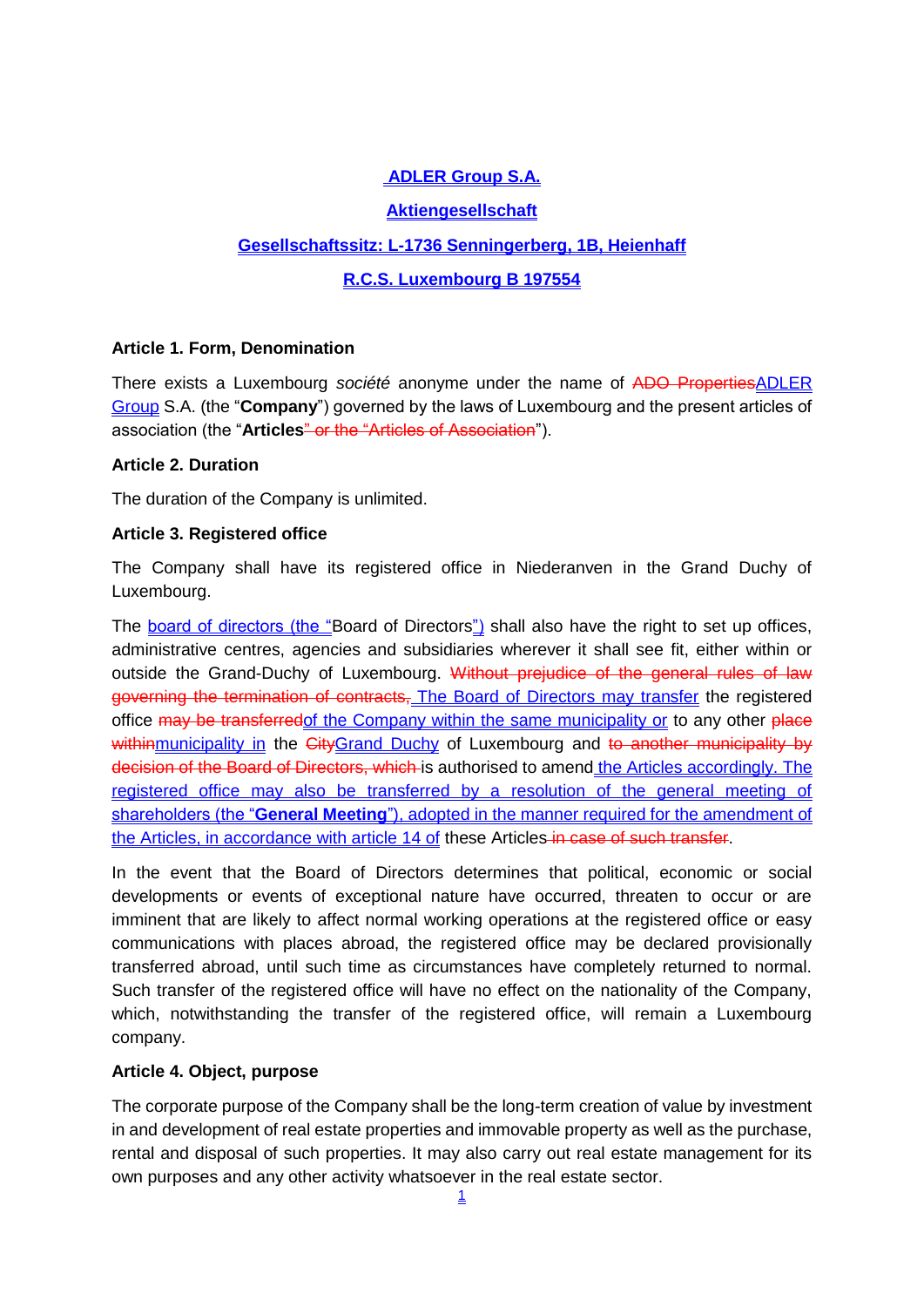The Company may realise that corporate purpose either directly or through the creation of companies, the acquisition, holding or acquisition of interests in any companies or partnerships, membership in any associations, consortia and joint ventures.

The Company may also acquire by purchase, subscription or in any other manner as well as transfer by sale, exchange or in any other manner shares, bonds, debt securities, warrants and other securities and instruments of any kind.

The Company may borrow in any form including by way of public offer of securities. It may issue, shares, notes, bonds and debentures and any kind of debt and/or equity securities. The Company may lend funds including the proceeds of any borrowings and/or issues of debt securities to affiliated and group companies. It may also give guarantees and grant securities in favour of third parties to secure its obligations or the obligations of its affiliated and group companies. The Company may further pledge, transfer, encumber or otherwise create security over all or over some of its assets.

The Company may engage independent attorneys, accountants, consultants, advisors, appraisers, and such other persons as the Company may deem necessary or advisable;. The Company may generally employ any techniques and instruments relating to its investments for the purpose of their efficient management, including techniques and instruments designed to protect the Company against credit, currency exchange, interest rate risks and other risks.

The Company may carry out any commercial and/or financial transactions with respect to the direct or indirect investments in movable and immovable property, including real estate property and including but not limited to acquiring, owning, hiring, letting, leasing, renting, dividing, draining, reclaiming, developing, improving, cultivating, building on, selling or otherwise alienating, mortgaging, pledging or otherwise encumbering movable or immovable property, and it may otherwise deal in the assets or businesses underlying the Company's direct or indirect investments and engage in all such activities and transactions as the Company may deem necessary, advisable or incidental to the carrying out of any of the foregoing objects and purposes in this Article 4.

The above description is to be understood in the broadest senses and the above enumeration is not limiting.

### **Article 5. Share Capital**

The issued capital of the Company is set at one hundred twenty-nine thousand nine hundred thirty-four Euro and fifty-five Cent (EUR 129,934.55) represented by one hundred four million seven hundred eighty-five thousand nine hundred thirty (104,785,930) dematerialised shares without a nominal value (the "Shares"), all of said Sharesshares being fully paid up.

The authorised capital of the Company is set at seven hundred and fiftyone million Euros (750,000,0001,000,000) without nominal value. The authorisation to issue Sharesshares thereunder is valid for a period ending five  $(5)$  years from the date of the publication of the resolution creating the authorised capital in the official gazette of Luxembourg (unless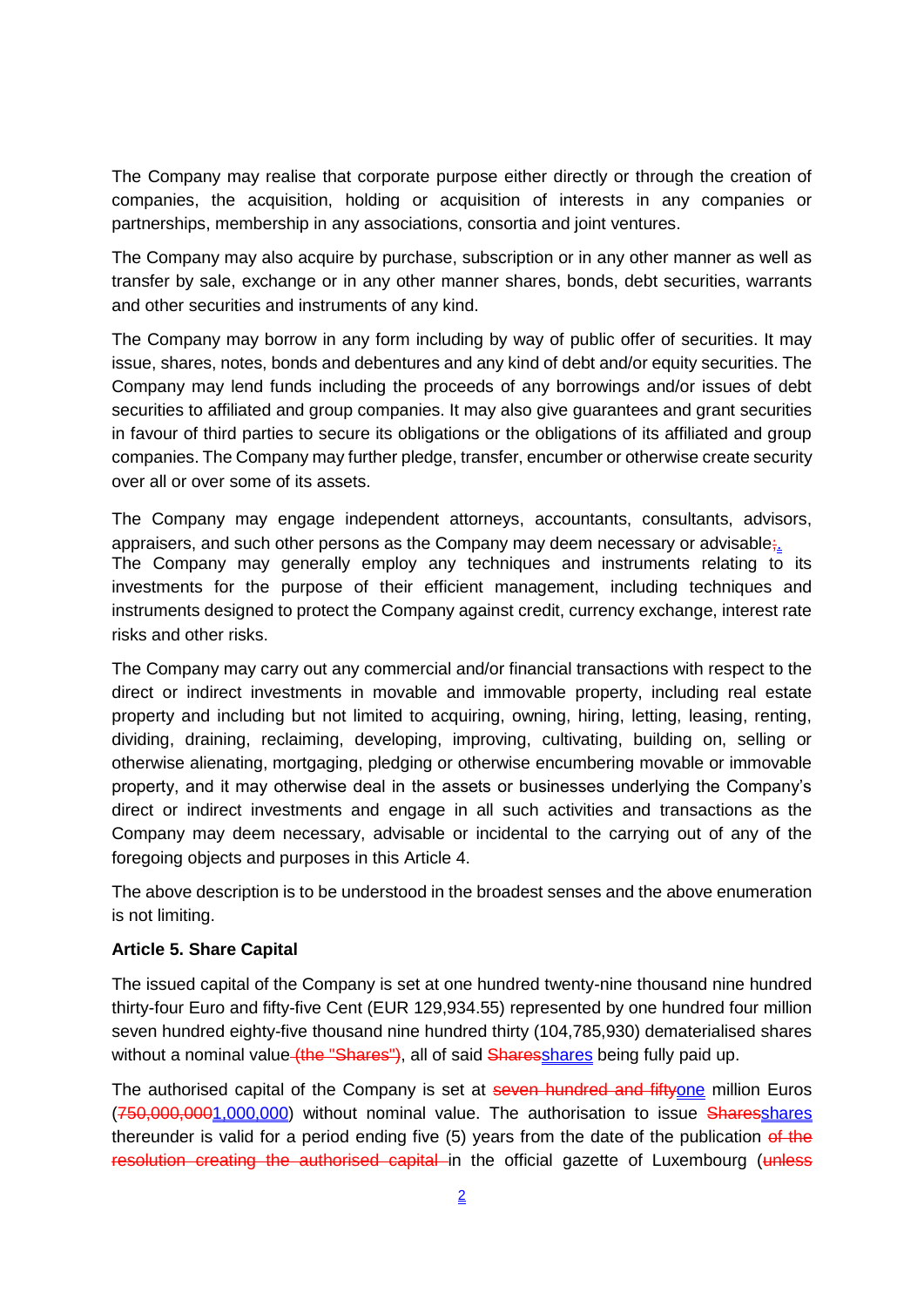amended or extended by the general meeting*Recueil electronique des sociétés et*  assocations) ("**RESA**") of shareholders (the "resolution of the General Meeting") creating/renewing/increasing the authorised capital.

The Board of Directors or delegate(s) duly appointed by the Board of Directors, may from time

to time issue such shares, grant options to subscribe for shares and to issue any other instruments convertible into shares within the limits of the authorised share capital at such times and on such terms and conditions, including the issue price, as the Board of Directors or its delegate(s) may in its or their discretion resolve and the Board of Directors is further authorised to arrange for a requisite change of these articles to reflect such increase. The Board of Directors is authorised to suppress, limit or waive any pre-emptive subscription rights of shareholders to the extent it deems advisable for any issues of shares within the authorised capital.

The Board of Directors is authorised to attribute existing shares or issue new shares, to the following persons free of charge:

- employees or a certain category of employees of the Company;
- · employees of subsidiaries companies in which the Company holds directly or indirectly at least 10 per cent of capital or voting rights;

employees of companies of which at least 50 per cent of the capital or voting rights

are held directly or indirectly by a company that itself holds directly or indirectly at least 50 per cent of the capital of the Company;

corporate officers of the Company or of any of the companies mentioned above or certain categories of such corporate officers.

The Board of Directors is authorised to determine the conditions and modalities of any attribution or issue of shares free of charge (including any required minimum holding period).

In addition, the issued and/or authorised capital of the Company may be increased or reduced one or several times by a resolution of the General Meeting adopted in compliance with the quorum and majority rules set by these Articles of Association or, as the case may be, by law for any amendment of these Articles of Association.

Subject to the provisions of law and these Articles, each shareholder shall have a preferential right of subscription (*droit préférentiel de souscription*) ("**Pre-emptive Right**") in the event of the issue of new shares in return for contributions in cash. Such preferential right of subscriptionPre-emptive Right shall be proportional to the fraction of the capital represented by the shares held by each shareholder.

The preferential subscription rightPre-emptive Right may be limited or cancelled by a resolution of the General Meeting in accordance with the applicable law.

The Company may proceed to the repurchase of its own shares within the limits laid down by law.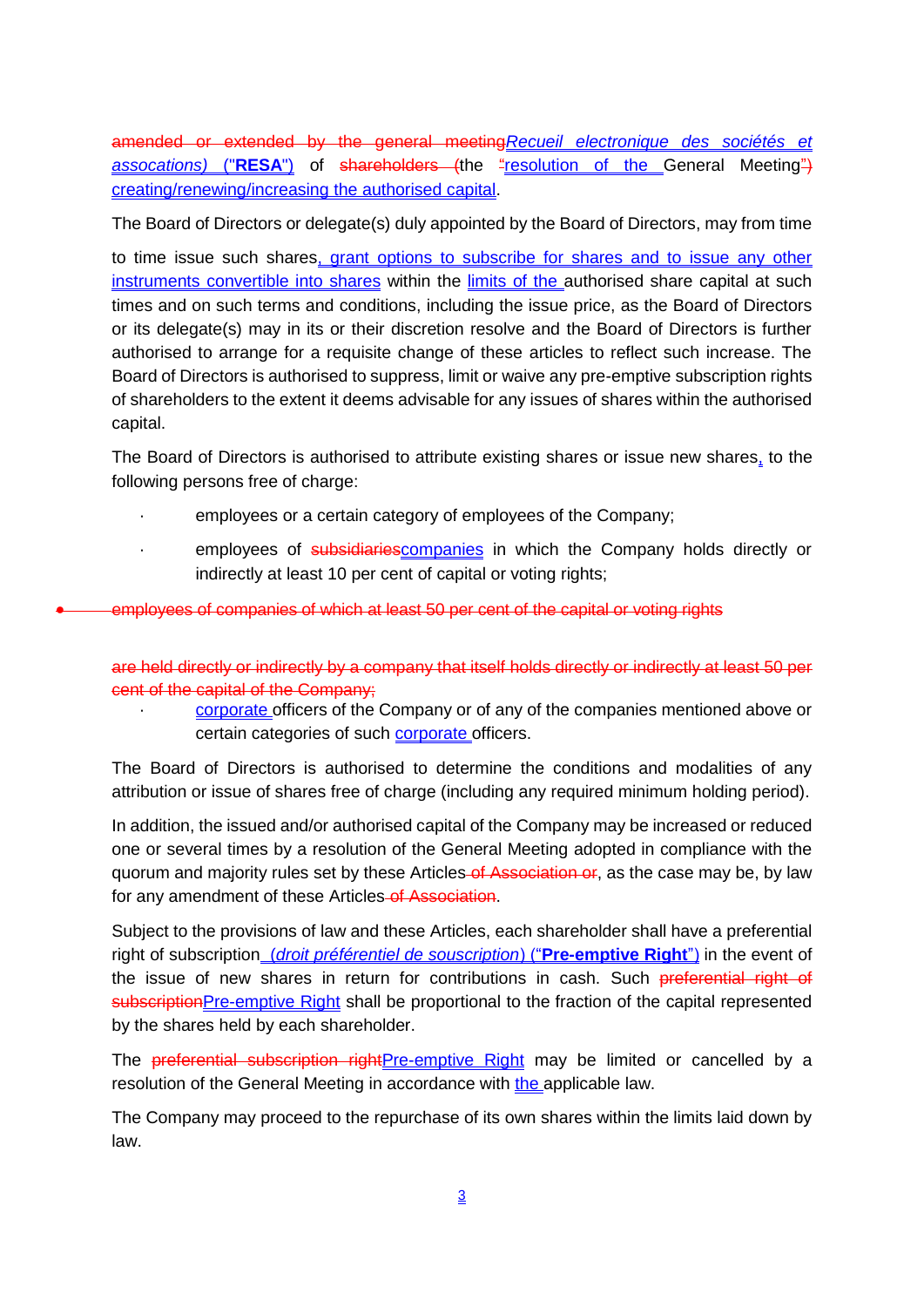The Company shall not issue fractional shares. The Board of Directors shall be authorised at its discretion to provide for the payment of cash in lieu of any fraction of a share.

The rights and obligations attached to the shares shall be identical except to the extent otherwise provided by the Articles of Association or by law.

In addition to the issued capital, there may be set up a premium account into which any premium paid on any share is transferred. The amount of the premium account may be used by the Board of Directors to provide for the payment of any Shares which the Company may repurchase from its shareholders, to offset any net realised losses, to make distributions to the shareholders in the form of a dividend or to allocate funds to the legal reserve. All shares bear equal rights.

The Company may, without limitation, accept equity or othercapital contributions from existing shareholders without issuing any shares or other securities in consideration for the contribution and may credit the contributions to one or more capital contribution accounts. Decisions as to the use of such accounts are to be taken by the Board of Directors subject to compliance with these Articles of Association and applicable law. For the avoidance of doubt, any such decision does not need to allocate to the contributor any amount contributed to such accounts.

### **Article 6. Shares in dematerialised form**

The Shares existshares of the Company are in dematerialised form ("*titres dématérialisés*") pursuant toin accordance with Article 42bis430-7 of the Luxembourg Law of 10 August 1915 on commercial companies, as amended (the "**Company Law**"), and in accordance with the law of 6 April 2013 on dematerialized securities, as amended (the "Dematerialisation Law"). All future shares to be issued by the Company shall be in dematerialised form. All dematerialised shares will be registered via Lux CSD SAa single settlement organisation (*organisme de liquidation*) appointed by the Company, as may be changed from time to time (the "**Settlement Organisation**").

The dematerialised shares are only represented, and the ownership of such shares is only

established by a record in the name of the shareholder in a securities account ("*comptetitres*", within the meaning of such term in the Dematerialisation Law). The Settlement Organisation may issue or request the Company to issue certificates relating to dematerialised shares for the purpose of international circulation of securities.

The dematerialised shares issued by the Company shall be recorded at all times in the single securities issuance account of the Settlement Organisation, which shall indicate the identification elements of these dematerialised shares, the quantity issued and any subsequent changes.

To allow the account keepers or, where applicable, the foreign account keepers toFor the exercise of their as sociational associative rights and their rights of action against the Company or third-parties, they, parties, the account keepers or, where applicable, the foreign account keepers, shall issue certificates to their account holders in exchange for against written certification by the latterrelevant account holders, that they hold the shares concernedin question for their own account or act pursuant to a rightare acting by virtue of a power of attorney granted to them by the holder of the share-rights. Reference shall in the shares. An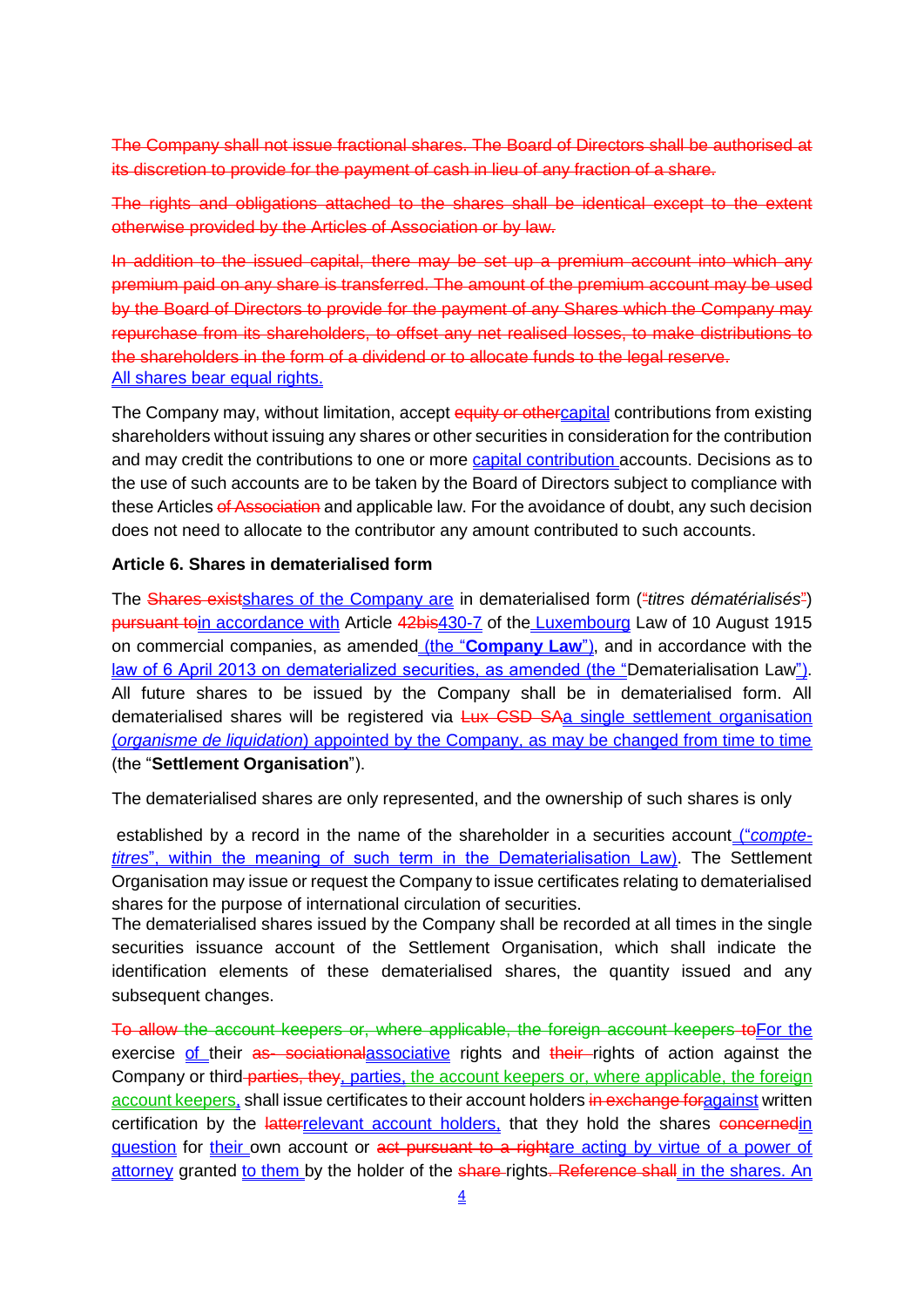indication must be made of it onin the certificate of whether the shares in question are held for own account by the account holders or whether the latter are acting by virtue of a power of attorney granted to them by the holder of the rights in the shares.

The shares of the Company are freely transferable in accordance with the legal through book entry transfers (*virement de compte à compte*) in accordance with the legal requirements for dematerialised shares. The Board of Directors may, however, impose transfer restrictions for Shares that are registered, listed, quoted, dealt in or have been placed in certain jurisdictions in compliance with the requirements applicable therein.

The transfer of a dematerialised share occurs by book entry *(virement de compte à compte)*. For the purposes of identifying the shareholders, the Company may, at its expense, request from the Settlement Organisation the name or the denomination, nationality, date of birth or date of incorporation and the address of the holders of the shares in its books which immediately confers or may confer in the future voting rights at the Company's general meetings of the shareholders, together with the number of shares held by each of them and, where 'applicable, the limits the shares may be subject to. The Settlement Organisation shall provide the Company with the identification data in its books on the holders of the securities accounts in its books and the number of shares held by each of them.

The same information on the shareholdersholders of shares for own account shall be gathered by the Company through the account holderskeepers or any other person, whether fromin Luxembourg or abroad, who havehas a securities account with the Settlement Organisation, on which shares of the Company are credited.

The Company may request the persons indicated on the lists given to it to confirm that they hold the shares for own account.

When a person who holds an account with the Settlement Organisation or an account keeper or a foreign account keeper does not communicate the information requested by the Company in accordance with article 17 of the Luxembourg law of 6 April 2013Dematerialisation Law, within two months as from the request or, if he communicated incomplete or erroneous information relating to his quality or the quantity of the shares held by him, the Company may suspend until settlement the voting rights up to the amount of the shares for which the information requested was not received.

The Company will recognise only one holder per share. In case a share is held by more than one person, the persons claiming ownership of the share will be required to name a single proxy to represent the share vis-à-vis the Company. The Company has the right to suspend the exercise of all rights attached to such share until one person has been appointed in this

way. The same rule shall apply in the case of a conflict between a pledgor and a pledgee. However, where a share is held by more than one person, each such person shall have the rights set out in Article 73461-6 of the law of 10 August 1915 on commercial companies, as amended from time to timeCompany Law.

The Company shall make payments, by way of dividends or otherwise, in cash, shares or other assets only into the hands of the Settlement Organisation and that payment shall release the Company from any and all obligations for such payment.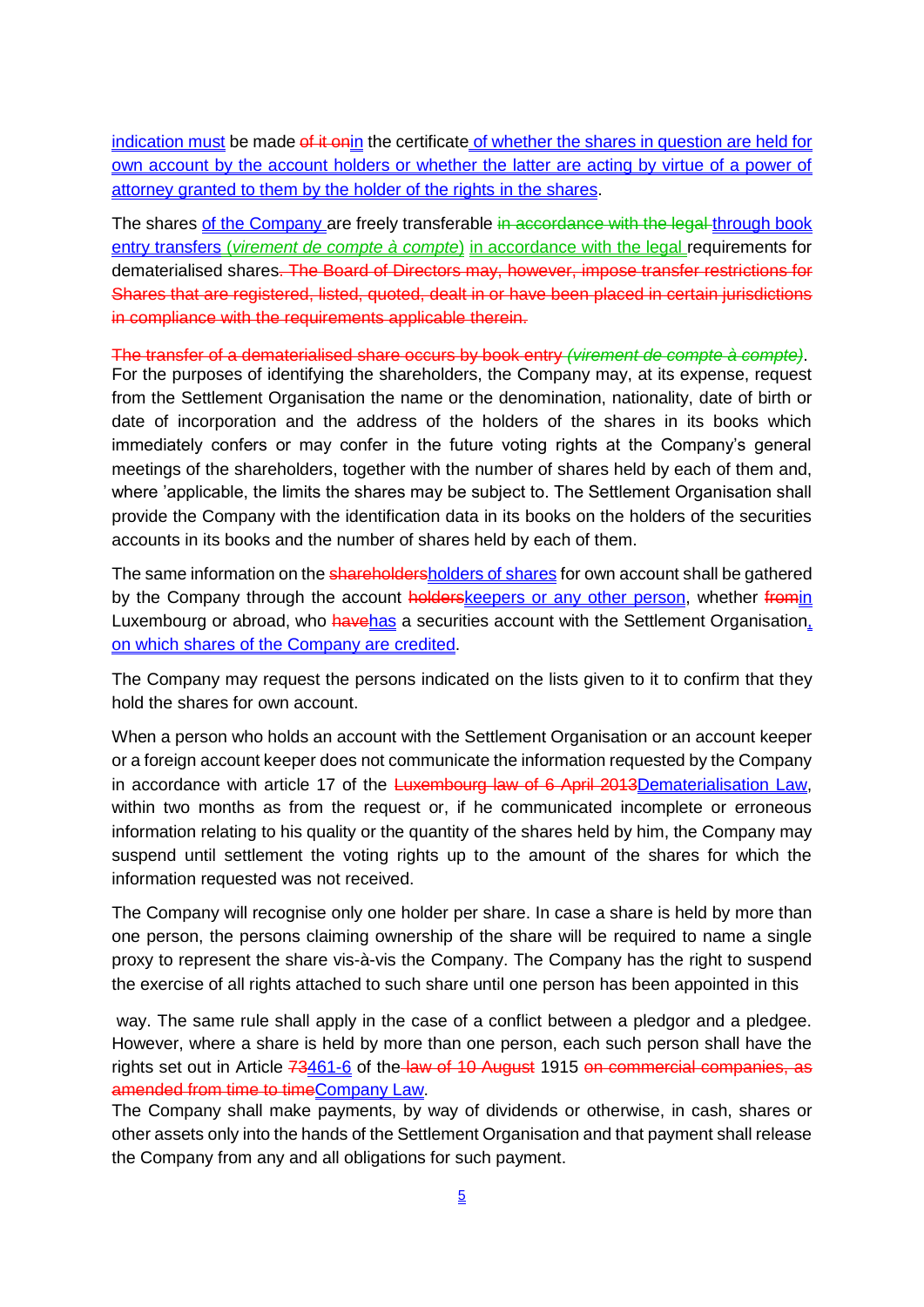# **Article 7. Voting rights**

Each share shall entitle the holder to one vote at all General Meetings subject to the provisions of applicable law.

Each shareholder may in relation to the shares held by it agree to waive either temporarily or permanently notits right to exercise all or any partsome of its voting rightrights. Such a waiver binds the waiving shareholder and engages the Company from the time of notification of the decisionwaiver.

### **Article 8. Board of Directors**

The Board of Directors of the Company shall be composed of at least one member as long as there isthree members (each a "**Director**"). If at any time, the Company has only one shareholder of the Company and if there is more than one shareholder, the Board of Directors shall be composed of at least three members. The Board of Directors shall be appointed by theit may be managed by a sole Director. Directors shall be appointed by the General Meeting with a simple majority of the votes validly cast. The General Meeting which determinesshall determine the number of Directors to be appointed, the duration of their mandateterm of office and thetheir remuneration.

The term of the members of the Boardoffice of Directors-

The members are appointed for a duration which may not exceed six years. Directors may be re-appointed for successive terms. They can be removed at any time with or without justificationcause by the General Meeting by a simple majority vote, irrespective of the number of shares present at such General Meetingvotes cast.

In the event of a vacancy in the office of a member of the Board of DirectorsDirector because of death, retirement, resignation, dismissal, removal or otherwise, the remaining members of the Board of Directors may fill such vacancy and appoint a successor to act until the next meeting of the General Meeting at which suchshall resolve on the permanent appointment shall be confirmed in compliance with the applicable legal provisions.

The Board of Directors is vested with the broadest powers to take any actions necessary or useful to fulfil the corporate objects of the Company save for actions reserved by law to the General Meeting or at which the General Meeting may appoint another member of the Board of Directors.

The Board of Directors shall elect from among its ranks a chairman of the Board of Directors (the "**Chairman** of the Board of Directors") and, if the Board of Directors is composed of more than one member, an executive vice-chairman (the "Executive Vice-Chairman") and may also elect from among its ranks one or more deputy chairmen.

The Chairman of the Board of Directors shall preside at meetings of the Board of Directors. In his absence, the Executive Vice-Chairman or one of the deputy chairmen of the Board of Directors shall take his placemay appoint another Director as chairman *pro tempore* by vote of the majority of directors present or represented at any such meeting. In case of a parity of votes the vote of, the Chairman shall be decisiveor the Chairman *pro tempore*, as the case may be, shall have a casting vote.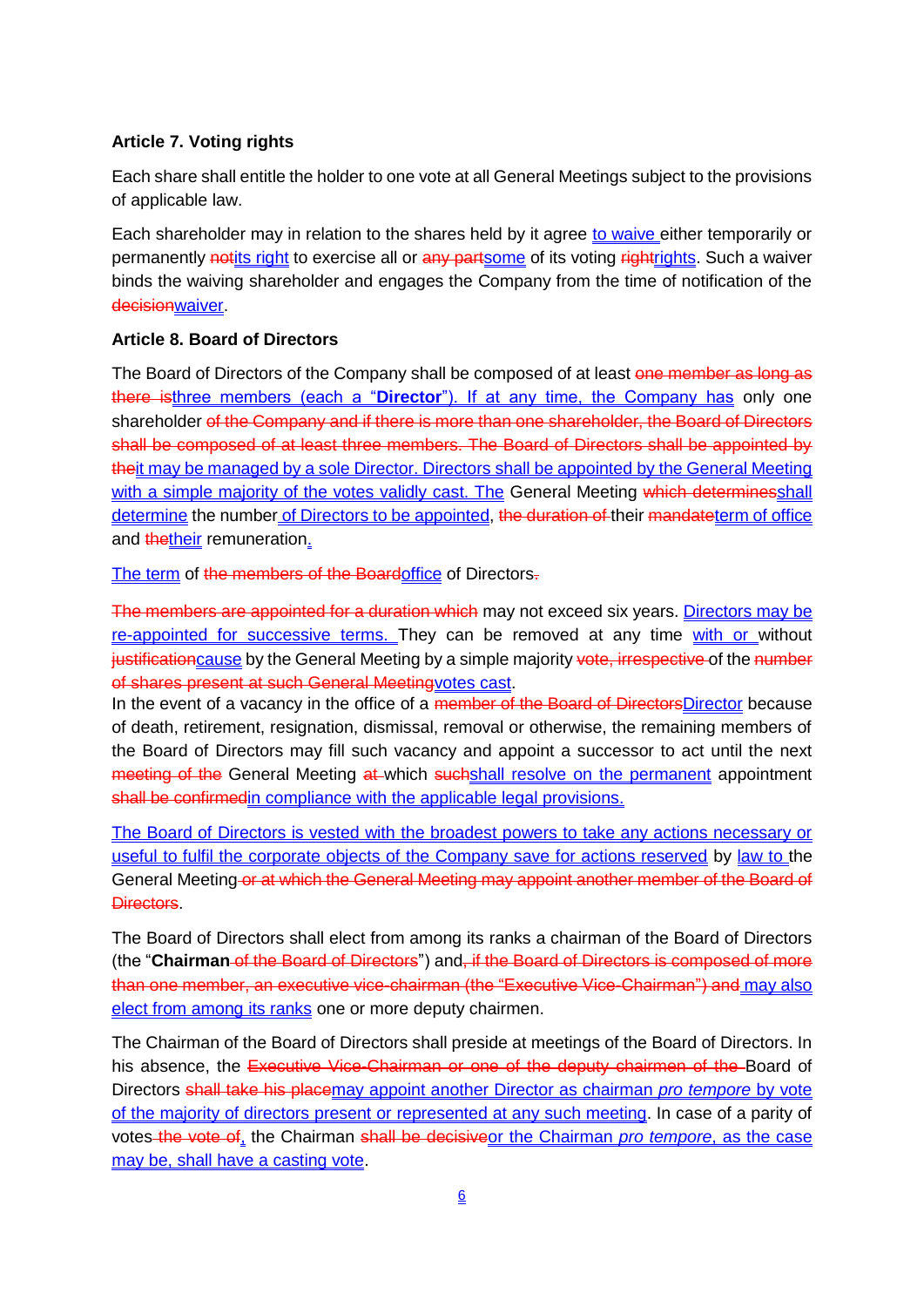The Board of Directors convenes whenever required by the Company's affairs. The meetings shall usually be called convened upon call by the Chairman of but may also be convened upon the Boardcall of Directors or, in his absence, by the Executive Vice-Chairman or one of the deputy chairmen of the Board of Directors. Furthermore, the Board of Directors shall be convened if so requested by any member of the Board of Directors-any other Director.

Except in case of urgency, the meetings of the Board of Directors shall be announced in writing, by facsimile or electronic mail at least five (5) days in advance. A convening notice may be dispensed with if all members, of the Board of Directors are present or represented and agree to waive the convening notice. Directors may also waive their right to a written convening notice in writing, by facsimile or electronic mail. A copy of such written document/facsimile/electronic mail being sufficient proof thereof. A written convening notice shall not be required for meetings that are held at times and at places set by a resolution adopted at a meeting of the Board of Directors provided that any Directors who were not present at such meeting have been informed, a reasonable time in advance, of any such scheduled meeting.

The meetings of the Board of Directors shall be held in Luxembourg at the location and the time indicated in the convening notice unless the meetings need to be held abroad for exceptional reasons.

Except in an instance of urgency or for regularly scheduled meetings, the meetings of the Board of Directors shall be announced in writing at least five (5) days in advance. A convening notice may be dispensed with if all members of the Board of Directors consent.

#### The meetings of the Board of Directors and its committees

Meetings of the Board of Directors may also be held by using means of telecommunication (e.g.conference call or video or telephone conference) which are continuously on-line, enable or any other similar means of communication, permitting the identification of the members taking part in the meetingall persons participating and enableallowing all persons taking part to communicate.participating at such meetings to hear one another on a continuous basis and allowing for an effective participation in the meeting. Participation in a meeting by these means is equivalent to participation in person at such meeting.

Each member of the Board of Directors may mandate another memberAny Director may act at any meeting of the Board of Directors by appointing in writing to represent him. Each member, by facsimile or electronic mail, another Director as his proxy. A Director may represent one or more of his colleaguesseveral other Directors.

The validity of deliberations made or resolutions passed by the Board of Directors is subject tomay only deliberate or adopt decisions if at least a majority of the members of the Board of Directors **beingare** present or represented.

The resolutionsResolutions of the Board of Directors are passed shall be adopted by a simple majority of the **members votes** of the Board of Directors that are present or represented at the meeting.

Resolutions by the Board of Directors can also be adopted in the form of circular resolutions with identical contents which are signed by unanimous written consent of all of the members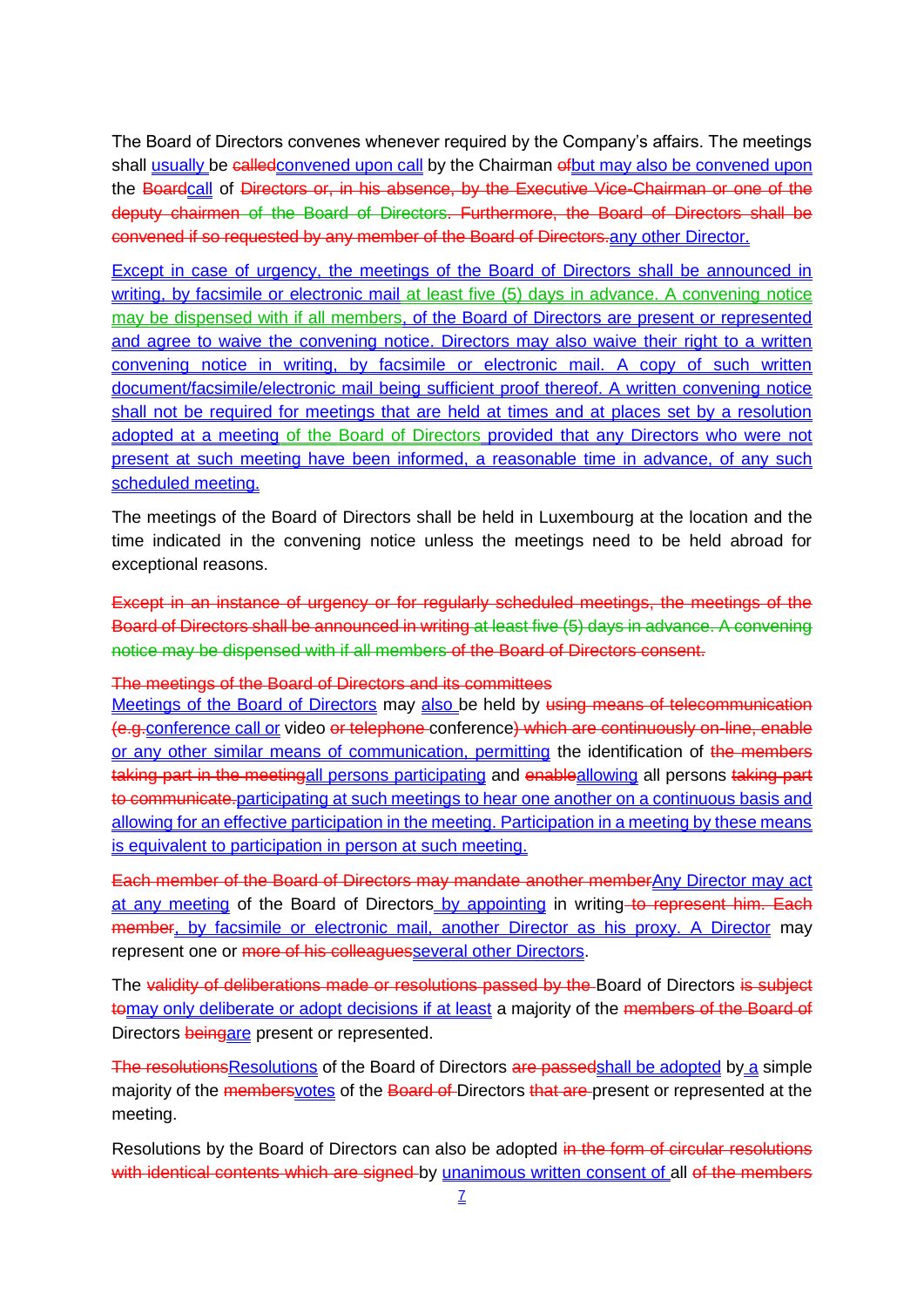of the Board of Directors on one single copy or in counterparts. Resolutions adopted in accordance with this procedure shall be deemed to have been adopted at the registered office of the Company.

The resolutions passed byminutes of any meeting of the Board of Directors shall be recorded in minutes to be signed by at leastany two members of the Board of Directorsdirectors present or represented at the respective meeting (or by the member of the Board of Directors if there is only one member of the Board of Directors). Minutes signed separately by members of the Board of Directors shall establish valid and binding minutes when combined into one document.

Copies or extracts of minutes to be submitted in court or elsewhere are toshall be signed by the Chairman of the Board of Directors or two of its members (or by the member of the Board of Directors if there is only one member of the Board of Directors)Directors.

The management of the Company is incumbent on the Board of Directors; for this, it has the most extensive powers. Its competence extends to all legal acts which are not, expressly by law or these Articles of Association, the prerogative of the General Meeting. The Board of Directors may, in particular, purchase real estate directly or through intervening companies, issue bonds and other debt obligations, provide mortgages or other security, reduce or forgive debts and conclude settlements on behalf of the Company.

In case of a sole director, resolutions of such sole director shall be adopted in writing.

The Board of Directors may delegate the daily management of the business of the Company and the power to represent the Company with respect thereto to one or more members of the Board of Directors or third persons who need not be shareholders and will be called daily manager(s) (theeach a "**Daily Manager**"). The appointment of Daily Managers, their removal from office and their powers and duties shall be set by the Board of Directors. The Board of Directors may revoke such delegation of anyalso grant special powers to one or more persons, (who need not be Directors or Daily Managers at any timeor other office holders within the Company) to represent the Company in respect of specific matters.

The Board of Directors may, under its supervision, delegate its management powers to a management committee or a general manager(*comité de direction*) (the "**Management Committee**") subject to such the limitation that this delegation shall not being made in respect ofcomprise the strategygeneral policy of the Company or the entiretywhole of all the powers ofactions reserved to the Board of Directors pursuant to the provisions of the Company Law.

The Management Committee shall be subject to the supervision of the Board of Directors-may, from among its ranks and/or external persons, constitute committees whose functions and powers are stipulated in rules of procedure for the respective committee. To the extent permitted by law, decision making powers. The Management Committee shall consist of several members, who may but need not be Directors. The conditions for appointing members of the Management Committee, their removal, their remuneration and their term of office as well as the rules of operation of the Management Committee shall be determined by the Board of the Directors.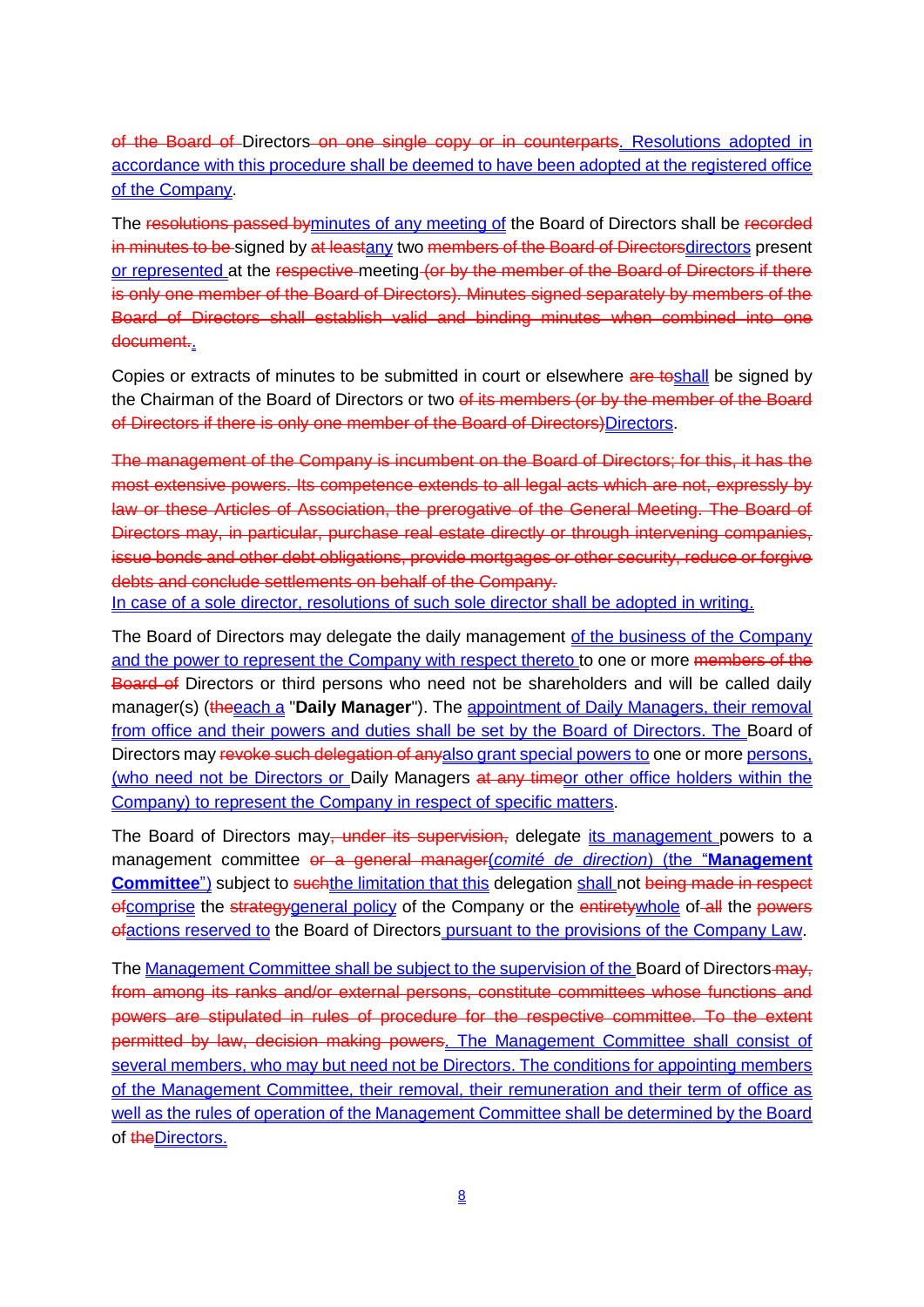The Board of Directors may be transferred to suchestablish committees and decide on up their composition, duties and powers. Such committees shall exercise their activities under the responsibility of the Board of Directors.

#### **Article 9***.* **Binding Signature**

The Company shall be bound against third parties in all circumstances by (i) the joint signaturessignature of two members of the Board of any two Directors or (ii) by the joint signature of any two members of the Management Committee, if any.

The Company shall also be bound against third parties by (i) the sole or joint signature(s) of any person or persons to whom such signatory power shall have been delegated by the Board of Directors or, (iii) with respect to matters of daily management, by the sole signature of a Daily Manager.

### **Article 10. Conflicts of Interest**

No member of the Board of Directors shall, solely as a result of being a member of the Board of Directors, be prevented from contracting with the Company, either with regard to his tenure of any office or business or as vendor, purchaser or in any other manner whatsoever, nor shall any contract or other transaction between the Company and any other corporation or entity or in which any member of the Board of Directors is in any way interested be affected or invalidated by the fact that any one or more of the members of the Board of Directors or officers of the Company is or are interested in such contract or transaction or is or are a member of the board of directors, officer or employee of such other corporation or entity. Any member of the Board of Directors or officer of the Company who serves as a member of the board of directors, officer or employee of any corporation or entity with which the Company shall contract or otherwise engage in business shall not solely by reason of such affiliation with such other corporation or entity be prevented from considering and voting or acting upon any matters with respect to such contract or other business.

No member of the Board of Directors who is so interested shall be liable to account to the Company or the shareholders for any remuneration, profit or other benefit realised by him by reason of the member of the Board of Directors holding that office or of the fiduciary relationship thereby established.

In the event that any member of the Board of Directors of the Company shall have any conflicting Any Director having a direct or indirect financial interest conflicting with that of the Company ("*intérêt de nature patrimoniale opposé à celui de la société*") within the meaning of article 57 of the law of 10 August 1915, as amended, on commercial companies in anya transaction involving the Company, such member of the Board of Directors shall make known to the Board of Directors such conflicting interest and shall not consider orwhich has to be considered by the Board of Directors, must advise the Board of Directors thereof and cause a record of his statement to be included in the minutes of the meeting of the Board of Directors. The Director may not take part in the deliberations related to, and shall not vote on-such transaction, and such transaction and such member's interest therein shall be recorded and reported to, such transaction.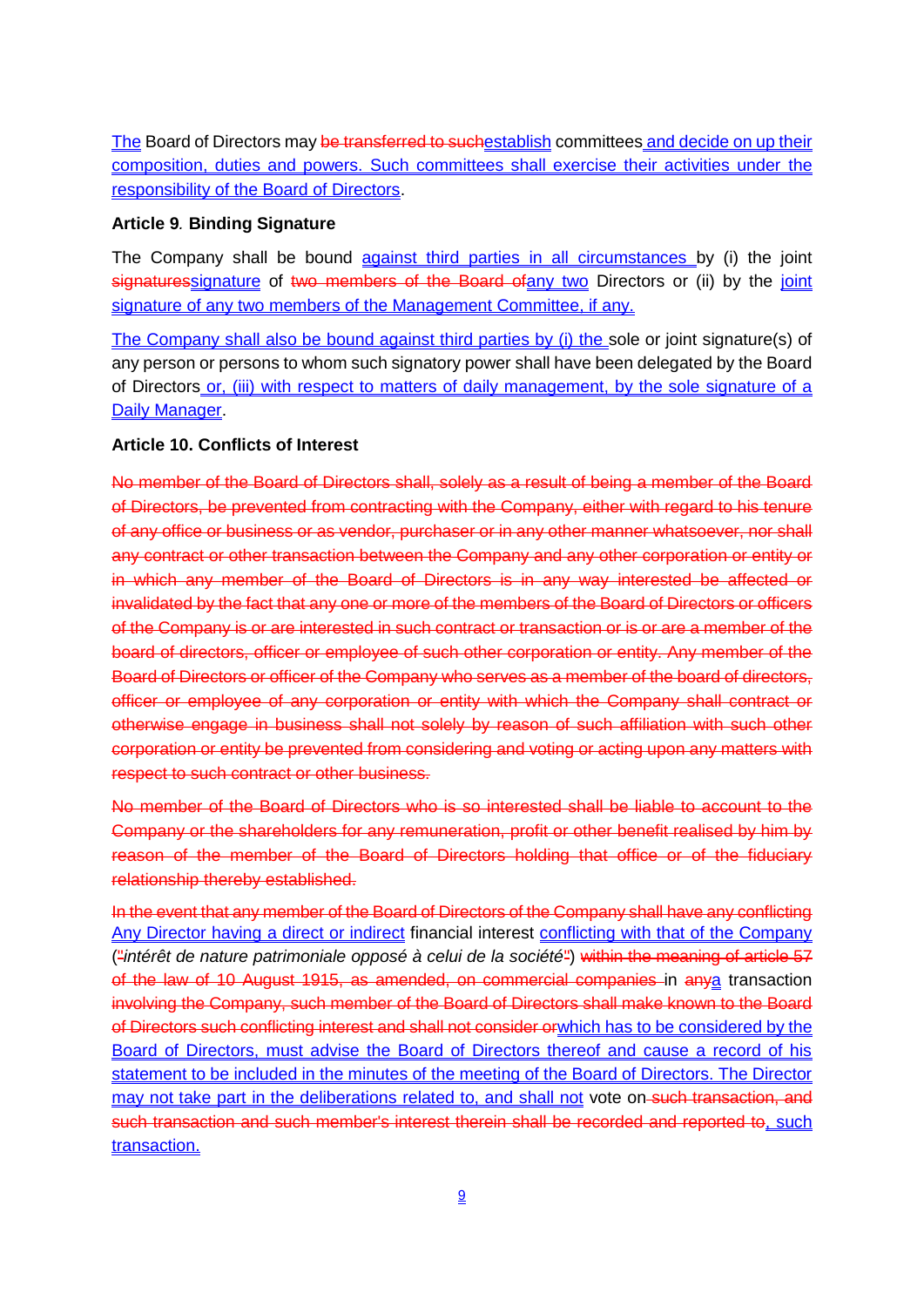At the next succeedingfollowing General Meeting. These, before any other resolution is put to vote, a special report shall be made on any transactions in which any of the Directors may have had an interest conflicting with that of the Company.

Where, because of conflicts of interest, the quorum or majority requirements for a vote on an agenda item are not met, the Board of Directors may decide to refer the decision on that the agenda item in question to the General Meeting for decision.

Any member of the Management Committee, if any, having a direct or indirect financial interest *(intérêt de nature patrimoniale opposé à celui de la société*) conflicting with that of the Company in a transaction which has to be considered by the Management Committee must advise the Management Committee thereof and cause a record of his statement to be included in the minutes of the Management Committee. The relevant member of the Management Committee may not take part in the deliberations related to, and shall not vote on, such transaction.

At the next following meeting of the Board of Directors, before any other resolution is put to vote, a special report shall be made on any transactions in which any of the members of the Management Committee may have had an interest conflicting with that of the Company. A copy of the minutes of the relevant meeting of the Management Committee shall be transmitted to the Board of Directors at its next following meeting.

Where, because of conflicts of interest, the quorum or majority requirements for a vote on an agenda item are not met, the Management Committee may decide to refer the decision on that the agenda item in question to the meeting of the Board of Directors for decision.

The provisions doof this Article 10 shall not apply if where the decisions to be taken by of the Board of Directors or the Management Committee concern routineordinary business operations that are to be concludedentered into under arm's lengthnormal conditions.

#### If by reason of

The provisions of this Article 10 shall apply by analogy to any Daily Managers. Where there is only a sole Daily Manager and that Daily Manager is faced with a conflict of interest the quorum or majority requirements for a vote on an agenda item is not met, the Board of Directors shall be able to refer the agenda item in question to the general meeting of shareholders for decisionas described in this Article, the relevant decision shall be referred to the Board of Directors.

## **Article 11. Indemnification of Members of the Board of Directors and Officers, Daily Managers or members of the Management Committee of the Company**

Subject to the exceptions and limitations listed below:

1. Every person who is, or has been, a Director, a Daily Manager or a member of the Board of Directors or officerManagement Committee of the Company shall be indemnified by the Company to the fullest extent permitted by law against liability and against all expenses reasonably incurred or paid by him in connection with any claim, action, suit or proceeding with which he becomes involved in as a party or otherwise by virtue of him being or having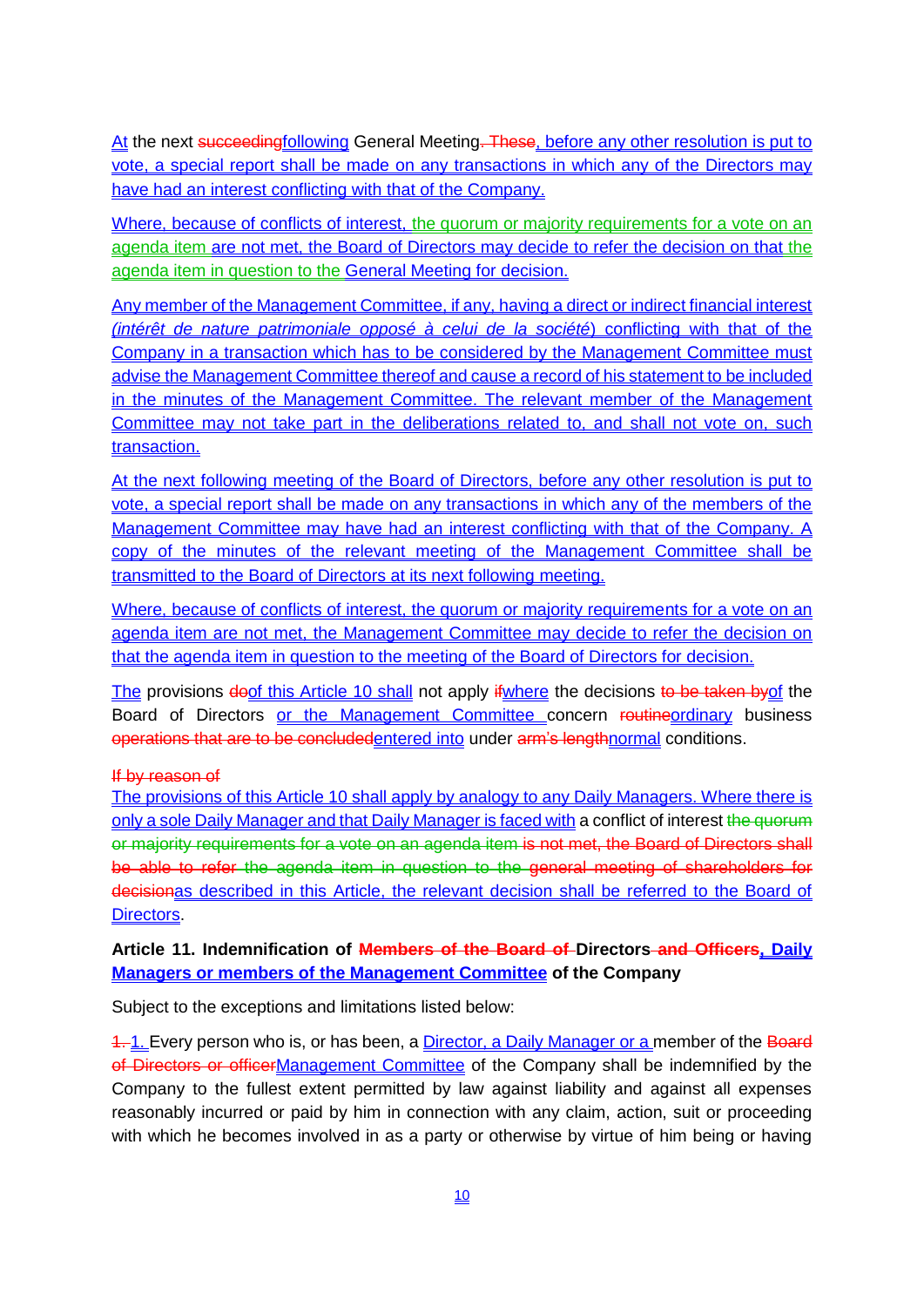been a **Director, a Daily Manager, a** member of the Board of Directors Management Committee or an officer and against amounts paid or incurred by him in the settlement thereof.

2. 2. The words "claim", "action", "suit" or "proceeding" shall apply to all claims, actions, suits or proceedings (civil, criminal or otherwise including appeals) actual or threatened and the words "liability" and "expenses" shall include without limitation attorneys' fees, costs, judgements, amounts paid in settlement and other liabilities.

No indemnification shall be provided to any Director. Daily Manager or member of the Board of Directors or officerManagement Committee against any liability to the Company or its shareholders by reason of wilful misfeasance, bad faith, gross negligence or reckless disregard of the duties involved in the conduct of his office or in the event of a settlement, unless the settlement has been approved by a court of competent jurisdiction, by the General Meeting or by the Board of Directors. No indemnification will be provided for defending criminal proceedings in which that Director, Daily Manager or member of the Board of Directors or officer of the CompanyManagement Committee is convicted of an offence.

The right of indemnification herein provided shall be severable, shall not affect any other rights to which any Director, Daily Manager or member of the Board of Directors or officerManagement Committee may now or hereafter be entitled, shall continue as to a person who has ceased to be such **Director, Daily Manager or member of the Board of Directors or** officerManagement Committee and shall inure to the benefit of the heirs, executors and administrators of such a person. Nothing contained herein shall affect any rights to indemnification to which corporate personnel, including **Directors, Daily Managers or members** of the Board of Directors and officers, Management Committee may be entitled by contract or otherwise under law.

Expenses in connection with the preparation and representation of a defence of any claim, action, suit or proceeding of the character described in this Article shall be advanced by the Company prior to final disposition thereof upon receipt of any undertaking by or on behalf of the *efficerDirector*, Daily Manager, or member of the Board of DirectorsManagement Committee to repay such amount if it is ultimately determined that he or she is not entitled to indemnification under this Article.

#### **Article 12. General Meetings**

Any duly constituted General Meeting shall represent all the shareholders of the Company. It shall have the widest powers to order, implement or ratify all acts connected with the Company's operations that are not conferred on the Board of Directors.

General meetings of the shareholdersMeetings (other than the annual general meeting of the shareholdersGeneral Meeting) may be called as often as the interest of the Company requires and be held at the Company's registered office in Luxembourg or any other place in the Grand Duchy of Luxembourg as may be specified in the respective convening notice of the meeting. The Board is obliged to call a general meeting of the shareholdersGeneral Meeting when a group ofone or more shareholders representing at least one-tenth of the issued and outstanding sharesshare capital requests the convening of a general meeting of the shareholdersGeneral Meeting in writing, indicating the agenda of the proposed meeting.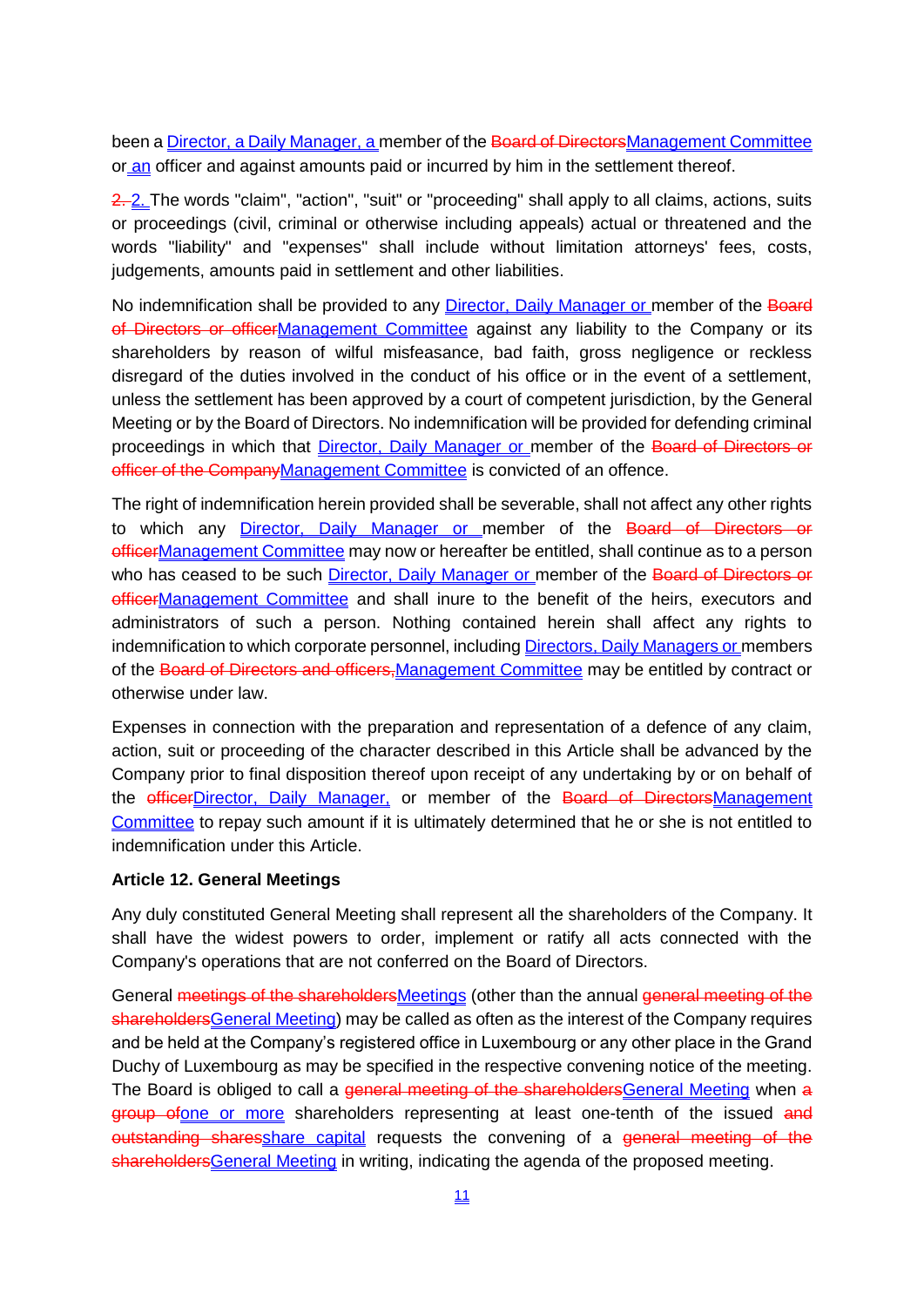The convening notice is to be published at least thirty  $(30)$  days before the day of the meeting in the *Recueil électronique des sociétés et associations* (the "RESA"), a Luxembourg newspaper and in media which may reasonably be relied upon for the effective dissemination of information to the public throughout the European Economic Area, and which is accessible rapidly and on a non-discriminatory basis. If a general meeting of the shareholders is adjourned for lack of quorum, provided that the convening requirements have been complied with and no new item has been added to the agenda, the thirty (30) day period is reduced to a seventeen (17) day period. The convening notices are communicated, in the time-frame stated in the preceding paragraphs, to directors and the approved statutory auditor *(réviseur d'entreprises agréé).* Such communication must be by mail unless the addressees have individually, expressly and in writing, accepted to receive the convening notice by another means of communication, the performance of this formality not needing to be justified.

The convening notice must, *inter alia,* contain the precise date and location of the general meeting of the shareholders and the proposed agenda. It must also set out the conditions for attendance and representation at the meeting.

The record date for General Meetings shall be the <u>fourteenth (14th)</u> day at midnight (24:00 hours) (Luxembourg time) before the date of the General Meeting (the "**Record Date**"). The holders of dematerialised shares are entitled to attend the general meetings and exercise their rights only if they hold the dematerialised shares at the latest at the Record Date. Shareholders shall notify the Company of their intention to participate in the General Meeting in writing by post or electronic means no later than the Record Date, indicated in the convening notice.

In order to participate in a General Meeting and to exercise the voting rights attached to their shares, shareholders must first provide the Company with the documents evidencing their status as shareholder and the number of shares they hold at the Record Date, in accordance with the terms of, and at the postal or electronic address indicated in the convening notice.

Amongst others, the convening notice and the documents required to be submitted to the shareholders in connection with a General Meeting shall be posted on the Company's corporate website from the date of the first publication of the General Meeting convening notice in accordance with Luxembourg law. Shareholders may, upon request, obtain a copy of the full, unabridged texts of the documents to be submitted to the general meeting of the shareholders by electronic means or at the registered office of the Company.

Shareholders holding individually or collectively at least 5% of the issued share capital of the Company (a) have the right to put items on the agenda of the General Meeting and (b) have the right to table draft resolutions for items included or to be included on the agenda of the General Meeting. Those rights shall be exercised by a request in writing which shall be submitted to the Company by postal services or electronic means. The request must be accompanied by a justification or a draft resolution to be adopted in the General Meeting and shall include the electronic or mailing address at which the Company can acknowledge receipt of the request. Any such request from shareholders must be received by the Company not later than on the twenty-second (22nd) day prior to the date of the general meeting of the shareholdersGeneral Meeting.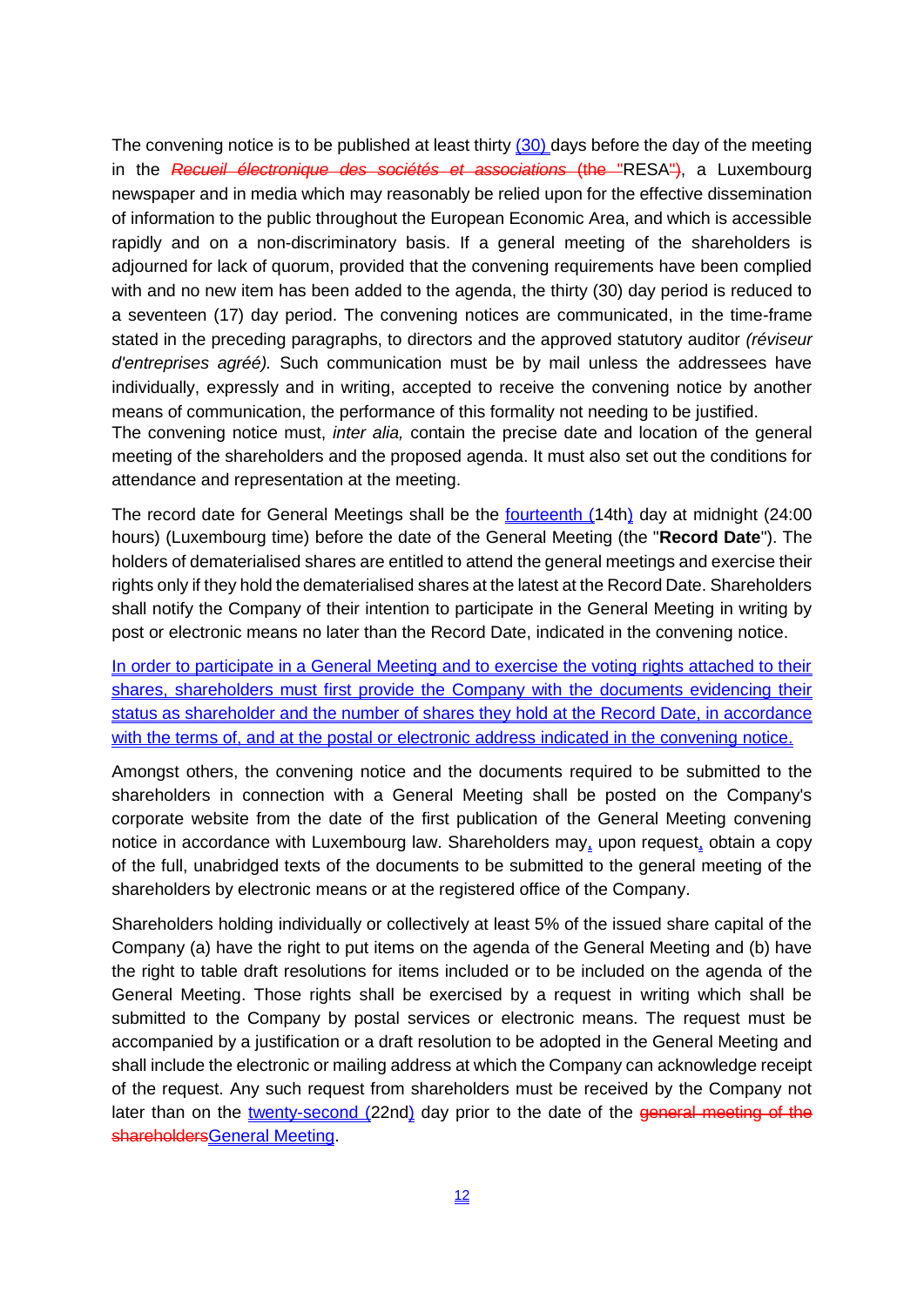General Meetings of shareholders shall be chaired by the Chairman of the Board of Directors or by the Executive Vice-Chairman. In the absence of the Chairman of the Board of Directors and the Executive Vice-Chairman, the General Meeting shall be presided over by the most senior member of the Board of DirectorsDirector present.

Each shareholder may have himselfbe represented at any General Meeting by giving a proxy in writing and notifying such appointment by post or by electronic means to the postal or

electronic address indicated in the convening notice.

When organising a General Meeting, it may be decided to set up arrangements allowing shareholders to participate by electronic means by way, *inter alia,* of the following forms of participation: (i) real time transmission of the General Meeting; (ii) real time two-way communication enabling shareholders to address the General Meeting from a remote location; and/or (iii) a mechanism for casting votes, whether before or during the General Meeting, without the need to appoint a proxyholder physically present at the meeting.

It could also be decided that shareholders may vote from a remote location by correspondence or by electronic means, by means of a form provided by the Company including the following information:

- $\rightarrow$  the name, address and any other pertinent information concerning the shareholder,
- $\rightarrow$  the number of votes the shareholder wishes to cast, the direction of his or her vote,

or his or her abstention,

- $\leftarrow$  the form of the shares held,
- $\leftarrow$  the agenda of the meeting including the draft resolutions,
- $\rightarrow$  at the discretion of the Company, the option to vote by proxy for any new resolution or any modification of the resolutions that may be proposed during the meeting or announced by the Company after the shareholder's submission of the form provided by the Company,
- $\triangle$  the period within which the form must be received by or on behalf of the Company,
	- and

• the signature of the shareholder.

Once the voting forms are submitted to the Company, they can neither be retrieved nor cancelled, except that in case a shareholder has included a proxy to vote in the circumstances envisaged above, the shareholder may cancel such proxy or give new voting instructions with regard to the relevant items by written notice as described in the convening notice, before the date specified in the voting form.

Any shareholder who participates in a General Meeting of the Company by the foregoing means shall be deemed to be present, shall be counted when determining a quorum and shall be entitled to vote on all agenda items of the General Meeting.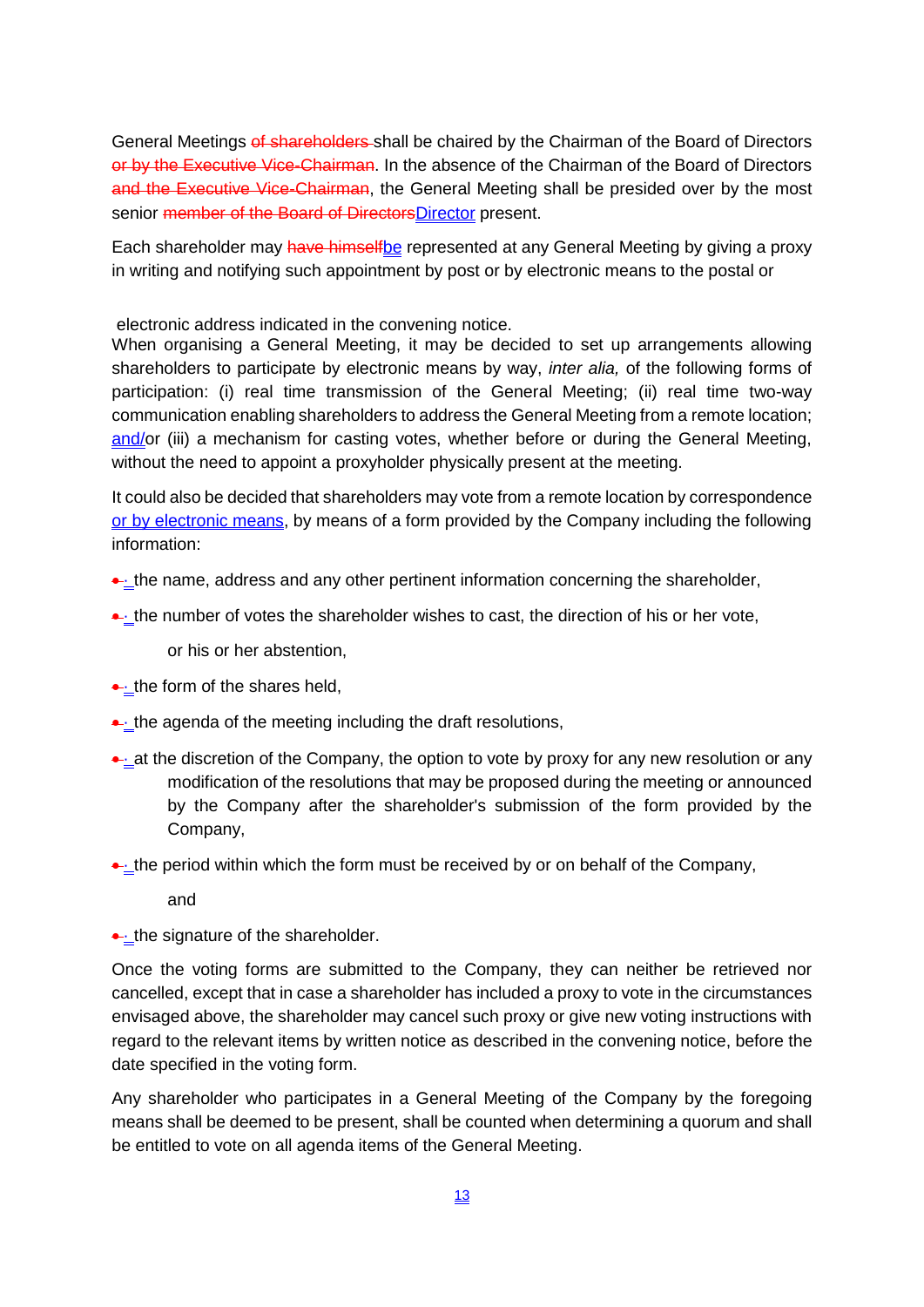The Company may adopt any regulations and rules concerning the participation of shareholders at General Meetings in accordance with Luxembourg law including with respect to ensuring the identification of shareholders and proxyholders and the safety of electronic communications.

In the event that all the shareholders are present or represented at a General Meeting and declare that they have been informed of the agenda of the General Meeting, the General Meeting may be held without prior notice of meeting.

### **Article 13. Annual General Meeting of Shareholders**

The Annualannual General Meeting of Shareholders shall be held in accordance with Luxembourg law within six months of the end of the Company's financial year at the Company's registered office or at any other place in the Grand-Duchy of Luxembourg indicated in the convening

notice.

Following the approval of the annual accounts and consolidated accounts, the General Meeting shall decide by special vote on the discharge of the liability of the members of the Board of Directors.

General meetings of shareholdersMeetings other than the Annualannual General Meeting may be held on the datesdate, at the time and at the place indicated in the relevant convening notice of meeting.

### **Article 14. Majority and quorum at the General Meeting**

At any General Meeting, other than an extraordinary General Meeting convened for the purpose of amending the Company's Articles of Association or voting on resolutions whose adoption is subject to the quorum and majority requirements for amendment of the Articles-of Association, no quorum is required and resolutions shall be adopted, irrespective of the number of shares represented, by a simple majority of votes cast.

At any extraordinary General Meeting for the purpose of amending the Company's Articles of Association or voting on resolutions whose adoption is subject to the quorum and majority requirements for amendment of the Articles of Association, the quorum shall be at least one half of all the shares issued and outstanding. If the said quorum is not present, a second meeting may be convened at which there shall be no quorum requirement. In order for the proposed resolutions to be adopted at a meeting, and save as otherwise provided by law, a two thirds (2/3) majority of the votes of the Shareholders present or represented is required at any such General Meeting without counting the abstentions.

### **Article 15. Audit**

The audit of the Company's affairs statutory accounts will be carried out by an approved statutory auditor *(réviseur d'entreprises agréé).* The auditor is appointed by the General Meeting. Any auditor so appointed may be removed with or without cause.

#### **Article 16. Accounting year**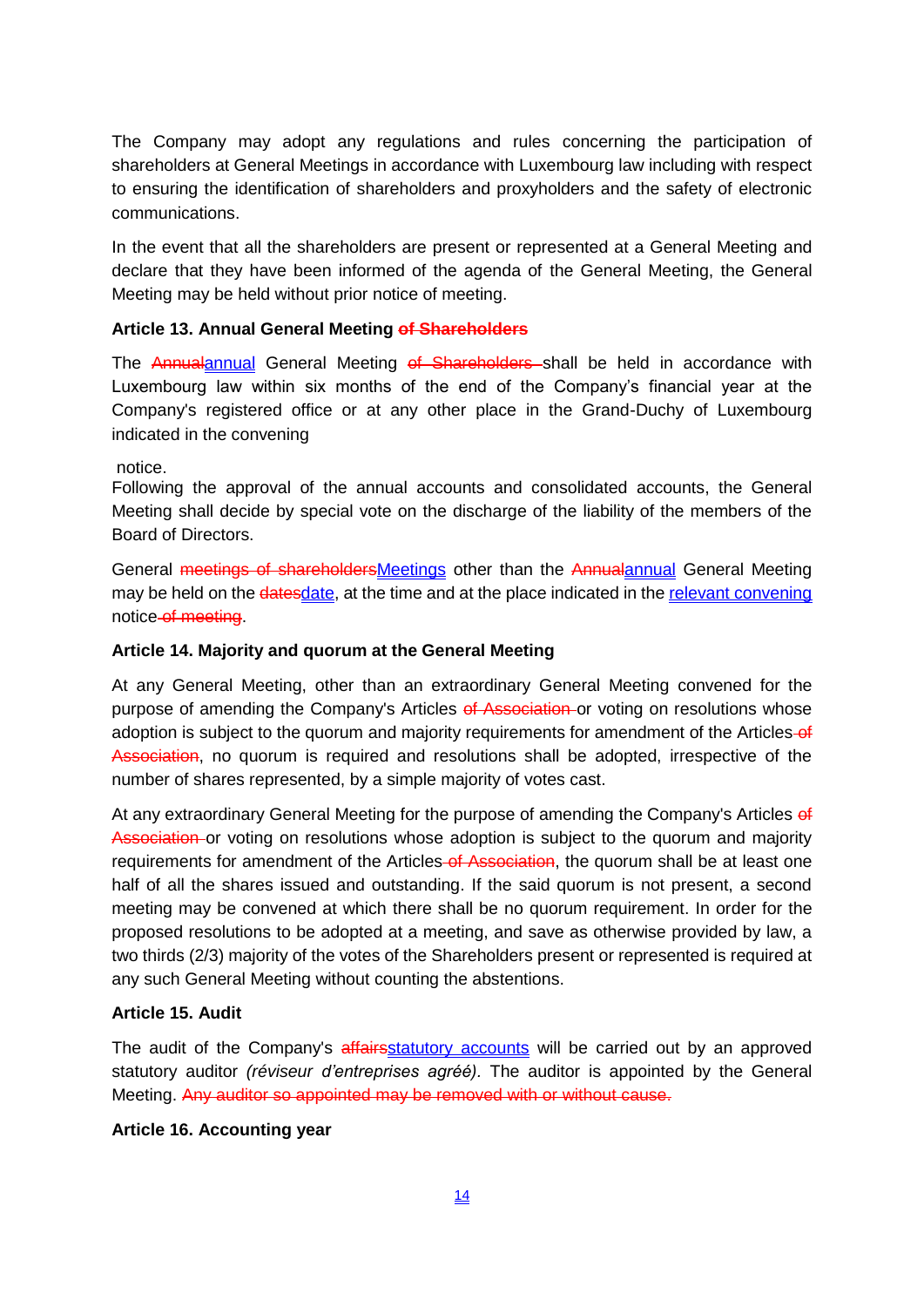The accounting year of the Company shall begin on 1 January 1st of each year and shall end on 31 December 31 of the same year.

### **Article 17. Distributions**

From the annual net profits of the Company, five per cent (5%) shall be allocated to the reserve required by law. This allocation shall cease to be required as soon and as long as such reserve amounts to ten per cent (10%) of the issued share capital of the Company.

The General Meeting, upon recommendation of the Board of Directors, will determine howthe allocation of the remainder of the annual net profits will be disposed of, including by waythe declaration and payment of stocka dividend, as the case may be.

Interim dividends may be declared and paid in any currency (including by way of staggered payments) by the

Any capital surplus, share premium or assimilated premium or other distributable reserve maybe freely distributed to the shareholders subject to the provisions of applicable law and these Articles.

The Board of Directors may decide that the Company shall pay interim dividends subject to observing the terms and conditions provided by law either by way of a cash dividend or by way of a dividend in kindand in accordance with the relevant legal provisions.

## **Article 18. Dissolution of the Company**

In the event of the dissolution of the Company for whatever reason, the liquidation will be performed by liquidators appointed by the General Meeting who will be endowed with the

powers provided by articles  $1441100-4$  et seq. of the Luxembourg Company Law of the tenth of August, nineteen hundred and fifteen.

Once all debts, charges and liquidation expenses have been met, any resulting balance shall be paid to the shareholders of the Company.

### **Article 19. Governing law**

All matters not governed by these Articles shall be determined in accordance with the laws in forceinforce in the Grand Duchy of Luxembourg, in particular the law of 10 August 1915 on commercial companies, as amended from time to time, and, to the extent applicable, the law of 24 May 2011 on the exercise of certain rights of shareholders at general meetings of listed companies, as amended from time to time.

# **FOLGT DIE DEUTSCHE ÜBERSETZUNG DES VORHERSTEHENDEN TEXTES:**

# **Artikel 1. Rechtsform, Name**

Es besteht eine luxemburgische *société anonyme* mitunter dem Namen ADO PropertiesADLER Group S.A. (die ""**Gesellschaft**"), die dem luxemburgischen Recht und der vorliegenden Satzung (die ""Satzung") unterliegt.

### **Artikel 2. Dauer**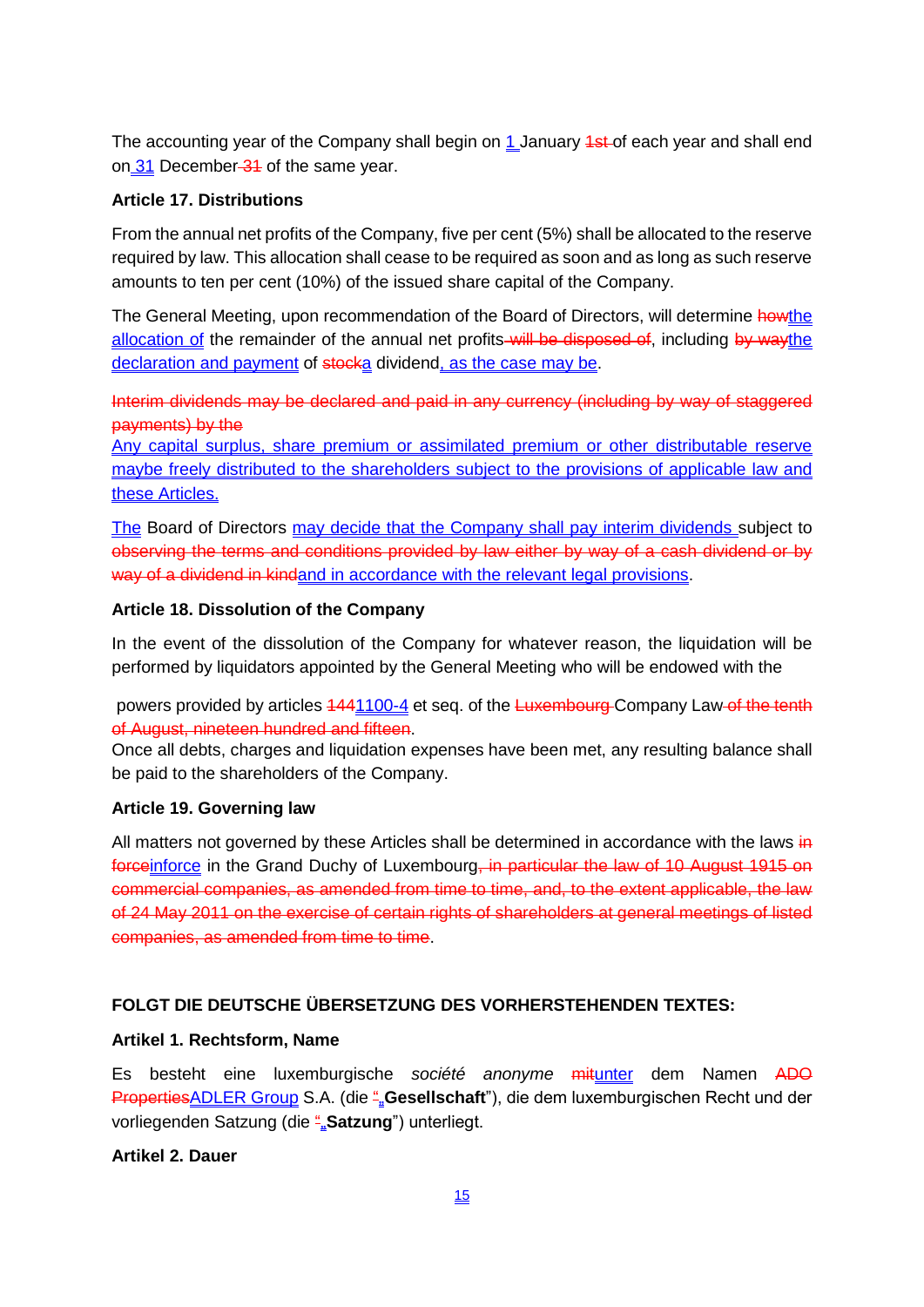Die Dauer der Gesellschaft ist unbefristet.

## **Artikel 3. Gesellschaftssitz**

Die Gesellschaft hat ihren Sitz in Niederanven im Großherzogtum Luxemburg.

Der Vorstand kann auch Verwaltungsrat (der "Verwaltungsrat") hat ebenfalls das Recht, Niederlassungen, Verwaltungszentren, Zweigstellen und Tochtergesellschaften an jedem Ort, den er für geeignet hält, ob innerhalb oder außerhalb des Großherzogtums Luxemburg, errichten. Unbeschadet der allgemeinen gesetzlichen Vorschriften zur Kündigung von Verträgen

Der Verwaltungsrat kann derden Gesellschaftssitz an jeden anderen Ort-innerhalb der Stadtderselben Gemeinde oder in eine andere Gemeinde im Großherzogtum Luxemburg verlegen und an jeden anderen Ort innerhalb des Großherzogtums Luxemburg verlegt werden durch einen Beschluss des Vorstands, welcher ebenfalls bevollmächtigt ist autorisiert, diesedie Satzung im Fall einer Sitzverlegungdementsprechend abzuändern. Der Gesellschaftssitz kann auch durch einen Beschluss der Generalversammlung der Aktionäre (die "**Generalversammlung**") verlegt werden, der in der für die Änderung der Satzung erforderlichen Weise, gemäß Artikel 14 dieser Statuten, gefasst wird.

Wenn der VorstandVerwaltungsrat beschließt, dass politische, wirtschaftliche oder soziale Entwicklungen oder Ereignisse außergewöhnlicher Art eingetreten sind, eintreten können oder unmittelbar bevorstehen, die die üblichen Arbeitsbedingungen am Gesellschaftssitz oder die leichte Kommunikation mit Orten im Ausland beeinflussen können, kann vorübergehend erklärtbeschlossen werden, dass der Gesellschaftssitz ins Ausland verlegt wird, bis die Umstände sich wieder vollkommen normalisiert haben. Eine solche Verlegung des Gesellschaftssitzes hat keine Auswirkung auf die Nationalität der Gesellschaft, die trotz der Sitzverlegung weiterhin eine luxemburgische Gesellschaft sein wirdist.

### **Artikel 4. Gegenstand, Zweck**

Der Gesellschaftszweck besteht in der langfristigen Wertschaffung durch Investitionen in und der Entwicklung von Grundstücken und Immobilien sowie im Kauf, der Vermietung und Veräußerung derartiger Immobilien. Sie kann auch die Immobilienverwaltung für eigenen Zwecke und jede sonstige Tätigkeit in der Immobilienbranche ausüben.

Die Gesellschaft kann diesen Gesellschaftszweck entweder direkt oder durch die Gründung von Gesellschaften, die Übernahme, Beteiligung oder den Erwerb von Beteiligungen an Gesellschaften oder Partnerschaften, die Mitgliedschaft in Verbänden, Konsortien und Joint-Ventures realisieren.

Die Gesellschaft kann durch Kauf, Zeichnung oder auf sonstige Weise sowie durch Übertragung <del>durch</del>, Kauf, Tausch oder auf sonstige Weise Aktien, Anleihen, Schuldverschreibungen, Bezugsrechte und sonstige Wertpapiere und Instrumente jeglicher Art erwerben.

Die Gesellschaft kann Darlehen in jeglicher Form aufnehmen, einschließlich durch ein öffentliches Angebot von Wertpapieren. Sie kann Aktien, Wechsel, Anleihen und Schuldverschreibungen und jegliche Art von Schuld- und/oder Eigenkapitaltitel ausgeben. Die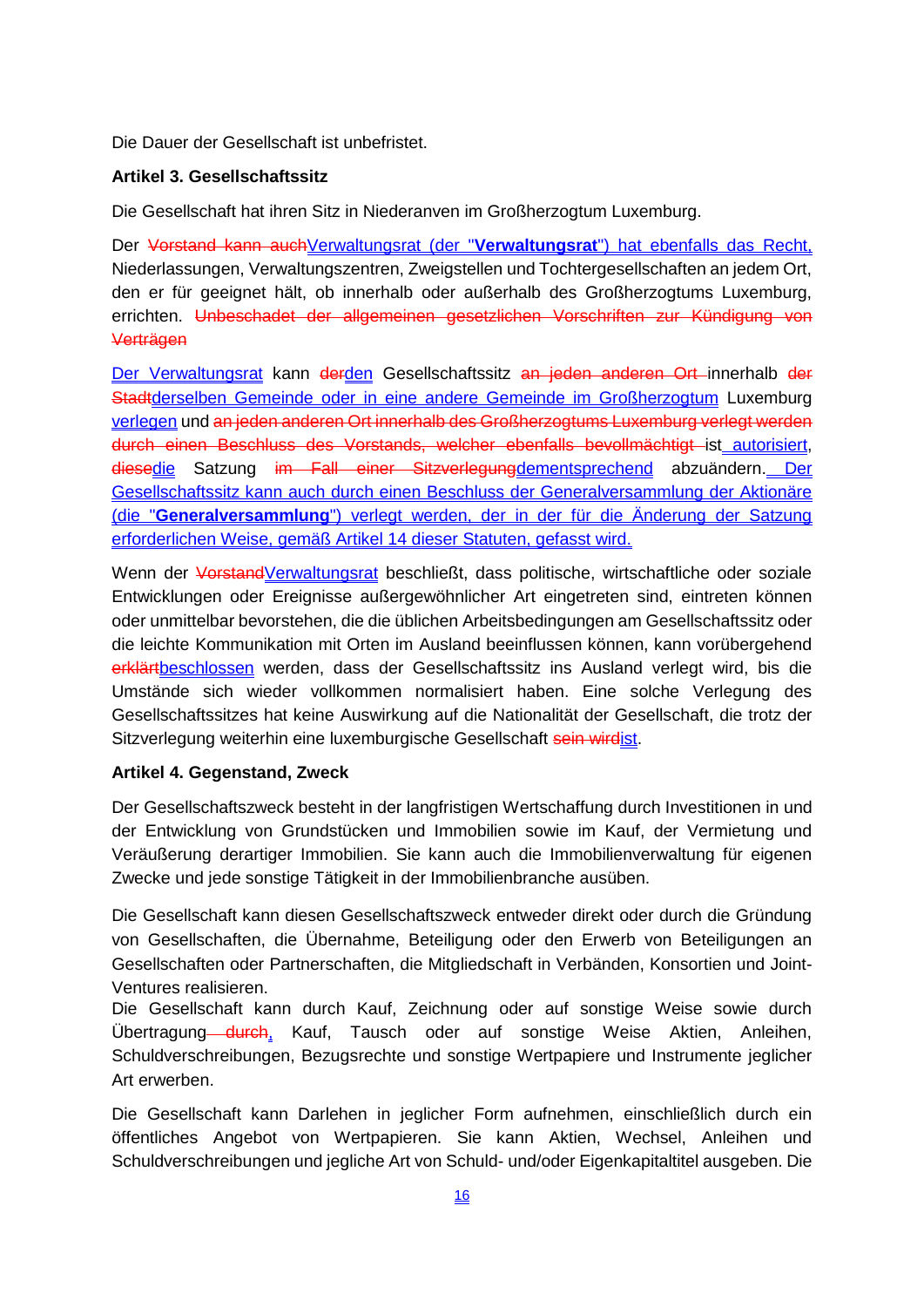Gesellschaft kann Finanzmittel einschließlich der Erträge aus etwaigen Darlehen und/oder der Ausstellung von Schuldtiteln an verbundene Unternehmen und Konzerngesellschaften verleihen. Sie kann auch Bürgschaften und Sicherheiten zugunsten Dritter zur Sicherung ihrer Verpflichtungen oder die Verpflichtungen von mit ihr verbundenen Unternehmen oder Konzerngesellschaften stellen. Die Gesellschaft kann außerdem alle oder einen Teil ihrer Vermögenswerte verpfänden, übertragen, belasten oder auf sonstige Weise als Sicherheit zur Verfügung stellen.

Die Gesellschaft kann unabhängige Rechtsanwälte, Steuerberater, Berater, Gutachter und andere Personen beauftragen, soweit die Gesellschaft dies für notwendig oder zweckdienlich hält;

Die Gesellschaft kann im Allgemeinen alle Techniken und Instrumente in Bezug auf ihre Investitionen zum Zweck ihrer effizienten Verwaltung anwenden, insbesondere Techniken und Instrumente, die dazu dienen, die Gesellschaft vor Kredit-, Kurs-, Zins- und sonstigen Risiken zu schützen.

Die Gesellschaft kann alle kommerziellen und/oder finanziellen Transaktionen hinsichtlich der direkten und indirekten Investition in bewegliches und unbewegliches Vermögen, insbesondere Immobilienvermögen, ausführen, unter anderem kann sie bewegliches oder unbewegliches Vermögen erwerben, besitzen, mieten, vermieten, verpachten, pachten, teilen, entwässern, aufwerten, entwickeln, verbessern, darauf anbauen, es bebauen, verkaufen oder auf sonstige Weise veräußern, es mit einer Hypothek belasten, verpfänden oder auf sonstige Weise belasten, und sie kann auf sonstige Weise mit den Vermögenswerten oder Betrieben, die den direkten oder indirekten Investitionen der Gesellschaft zugrunde liegen, handeln und alle Tätigkeiten und Transaktionen durchführen, die die Gesellschaft für notwendig, ratsam oder zweckdienlich hält zur Erreichung der vorstehenden Gegenstände und Ziele in diesem Artikel 4.

Die obige Beschreibung ist im weitesten Sinn auszulegen und die obige Aufzählung ist nicht erschöpfend.

### **Artikel 5. Aktienkapital**

Das gezeichnete Kapital der Gesellschaft beträgt einhundertneunundzwanzigtausend neunhundertvierunddreißig Euro und fünfundfünfzig Cent (129.934,55 EUR), aufgeteilt in einhundertvier Millionen siebenhundertfünfundachtzigtausend neunhundertdreißig

(104.785.930) dematerialisierte Aktien ohne Nennwert (die "Aktien"), die alle vollständig eingezahlt sind.

Das genehmigte Kapital der Gesellschaft beträgt siebenhundertfünzig Millioneneine Million Euro (EUR 750.000.0001.000.000) ohne Nennwert. Die Bewilligung zur Ausgabe von Aktien gemäß dieser Satzung gilt für eine Frist von fünf (5) Jahren ab dem Datum der Veröffentlichung des Beschlusses der Resolution, die das genehmigte Kapital autorisiert hat, im Amtsblatt von Luxembourg (sofern die Frist nicht von der Hauptversammlung der AktionäreHauptversammlung über die Schaffung/Neuautorisierung/Erhöhung des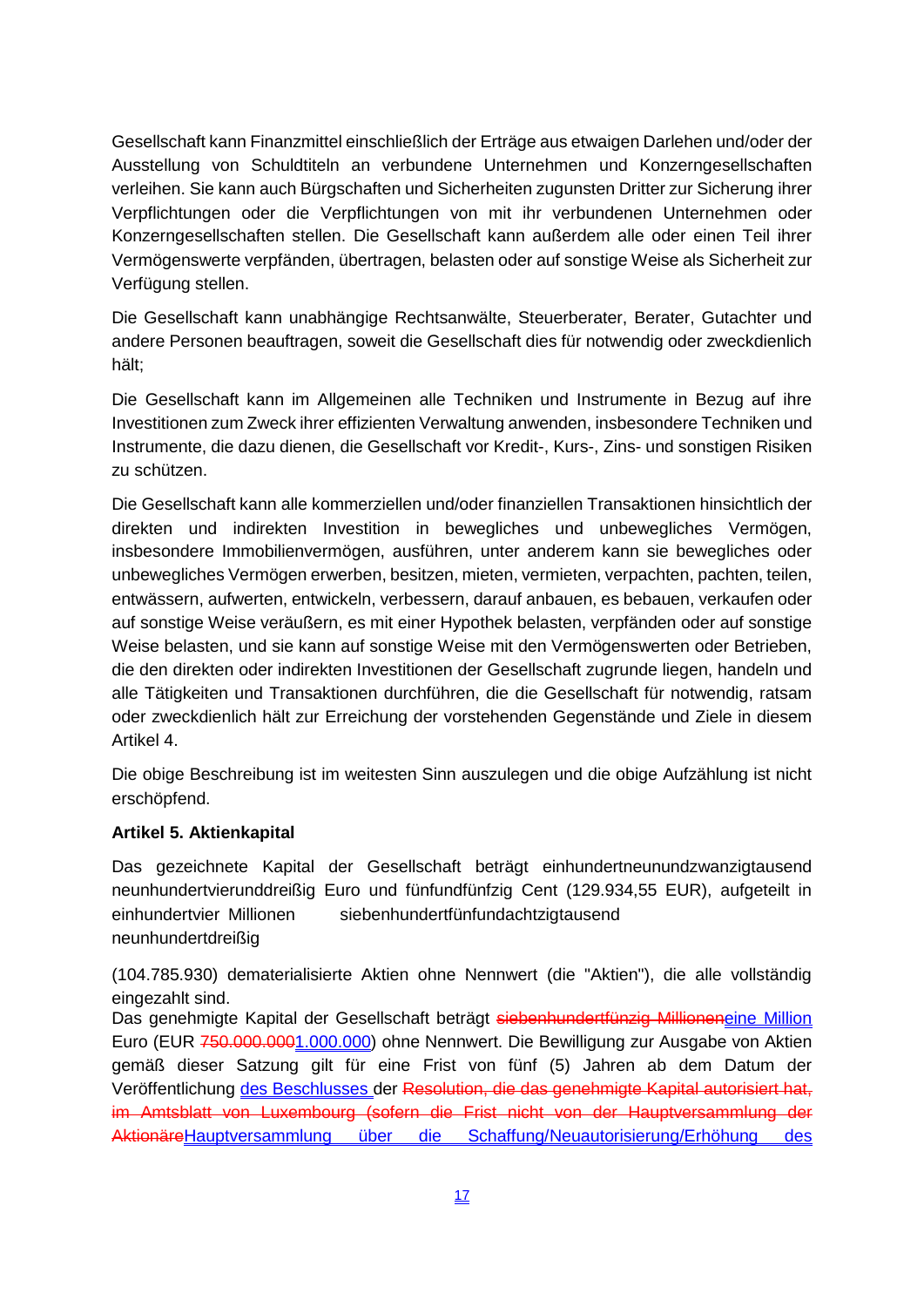genehmigten Kapitals im Amtsblatt von Luxemburg (*Recueil électronique des sociétés et assocations)* (die "Hauptversammlung") geändert oder verlängert wird**RESA**")).

Der VorstandVerwaltungsrat oder (ein) vom VorstandVerwaltungsrat ordnungsgemäß bestellte(r) Vertreter kann/können von Zeit zu Zeit Aktien, Optionen zur Zeichnung von Aktien und alle anderen Instrumente die in Aktien umgewandelt werden können, bis zur Höhe des genehmigten Aktienkapitals zu den Zeiten und zu den Bedingungen, einschließlich des Zeichnungspreises, ausgeben, die der VorstandVerwaltungsrat oder sein(e) Vertreter nach seinem beziehungsweise ihrem Ermessen beschließen und der VorstandVerwaltungsrat ist ebenfalls befugt, die entsprechende Änderung der Satzung durchzuführen, um die Kapitalerhöhung zu dokumentieren. Der VorstandVerwaltungsrat ist befugt, etwaige Vorzugsrechte von Aktionären aufzuheben, zu beschränken oder darauf zu verzichten, soweit er es für die Ausgabe von Aktien aus dem genehmigten Kapital für ratsam hält.

Der VorstandVerwaltungsrat ist autorisiert, bereits vorhandene Aktien oder neu zu emittierende Aktien an die folgenden Personen kostenlos auszugeben:

· Angestellte oder eine bestimmte Kategorie von Angestellten der Gesellschaft;

 Angestellte von Tochtergesellschaften, in denen die Gesellschaft direkt oder indirekt mindestens 10 Prozent des Kapitals oder des Stimmrechts hält;

· Angestellte von Gesellschaften, deren Kapital oder Stimmrechte direkt oder indirekt zu einem Prozentsatz von wenigstens 50% durch einein denen die Gesellschaft gehalten werden, die direkt oder indirekt wenigstens 50%mindestens 10 Prozent des Kapitals der Gesellschaftoder des Stimmrechts hält; und

· Führungskräfte der Gesellschaft oder der oben genannten Gesellschaften oder einer bestimmten Kategorie solcher Führungskräfte.

Der VorstandVerwaltungsrat kann die Bedingungen und Konditionen der Ausgabe oder Emission von kostenlosen Aktien festlegen (einschliesslicheinschließlich einer Mindesthalteperiode).

Des Weiteren kann das gezeichnete und/oder genehmigte Gesellschaftskapital einmal oder mehrere Male durch eine Resolution der Hauptversammlung, die gemäß dender Vorschriften zur Beschlussfähigkeit und zur Mehrheit in dieser Satzung oder im Gesetz für die Änderung dieser Satzung gefasstbei Satzungsänderungen beschlossen wird, erhöht oder gemindertverringert werden.

Unbeschadet der gesetzlichen Vorschriften und dieser Satzung hat jeder Aktionär im Fall der Ausgabe neuer Aktien gegen Bargeldeinlagen ein vorrangiges Bezugsrecht (*droit préférentiel de souscription*) ("**Vorzugsrecht**") auf Zeichnung der neuen Aktien. Dieses Vorzugsrecht bestimmt sich proportional zum Anteil der vom Aktionär gehaltenen Aktien zum gesamten Aktienkapital.

Das VorzugszeichnungsrechtVorzugsrecht kann durch ResolutionBeschluss der Hauptversammlung gemäss der gesetzlichen Bestimmungennach dem geltenden Recht beschränkt oder aufgehoben werden.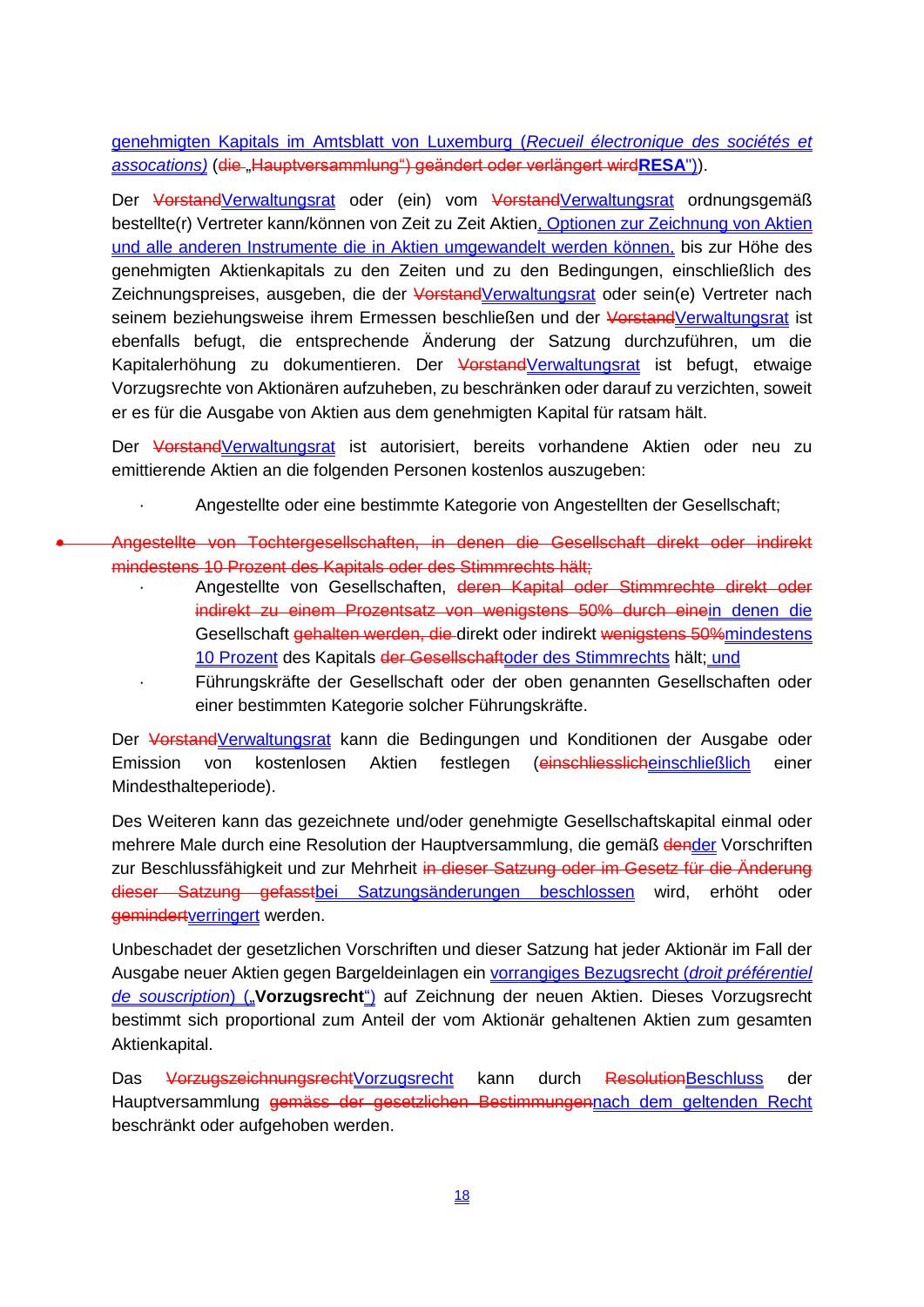Die Gesellschaft kann ihre eigenen Aktien innerhalbgemäss der gesetzlichen Beschränkungen zurückkaufen.

Die Gesellschaft darf keine Bruchteile von Aktien ausgeben. Der Vorstand ist befugt, nach alleinigem Ermessen eine Bargeldzahlung anstelle eines Aktienbruchteils vorzusehen.

Die mit den Aktien verbundenen Rechte und Pflichten sind identisch, sofern in der Satzung oder im Gesetz nichts anderes vorgesehen ist.

Außer dem gezeichneten Kapital kann ein Konto für Aufschläge eingerichtet werden, auf das alle Aufschläge auf den Nennwert von Aktien überwiesen werden. Die Mittel dieses Kontos können vom Vorstand benutzt werden, um den Rückkauf von Aktien zu finanzieren, um etwaige realisierte Nettoverluste auszugleichen, um Ausschüttungen in Form einer Dividende an die Aktionäre vorzunehmen oder um gesetzliche Rücklagen zu schaffen. Alle Aktien sind mit gleichen Rechten ausgestattet.

Die Gesellschaft kann ohne Einschränkung Kapital- oder sonstige Einlageneinlagen von bestehenden Aktionären annehmen, ohne Aktien oder sonstige Wertpapiere als Gegenleistung für die Einlage auszugeben, und sie kann die Einlagen auf einem oder mehreren Konten *für Kapitaleinlagen* gutschreiben. Beschlüsse über die Verwendung dieser Konten werden vom Vorstand gemäss Verwaltungsrat gemäß der Satzung und des geltenden Rechts gefasst-werden. Zur Vermeidung von Missverständnissen wird klargestellt, dass eine Einlage nicht unbedingt zugunsten desjenigen der die Einlage erbracht hat gutgeschrieben werden muss.

#### **Artikel 6. Aktien in dematerialisierter Form**

Die Aktien der Gesellschaft existieren in dematerialisierter Form ("titres dématérialisés") gemäss Artikel 42bis430-7 des luxemburgischen Gesetzes vom 10. August 1915 über Handelsgesellschaften, in der zuletzt abgeänderten Form (das "**Gesellschaftsgesetz**"), und gemäss des Gesetzes vom 6. April 2013 über dematerialisierte Sicherheiten, in der zuletzt abgeänderten Form (das "**Dematerialisierungsgesetz**"). Alle zukünftigen von der Gesellschaft auszugebenen Aktien werden in dematerialisierter Form ausgegeben. Sämtliche dematerialisierte Aktien werden bei einem einzigen , von der Gesellschaft ernannten Wertpapierabwicklungssystem in Luxemburg geführt, der LuxCSD SA("organisme de *liquidation"*), das von Zeit zu Zeit geändert werden kann, eingetragen (das "**Abwicklungssystem**").

Die dematerialisierten Aktien werden nur dargestellt und das Eigentum eines Aktionärs an einer dematerialisierten Aktie wird festgehalten durch Registrierung im Namen des Eigentümers in einem Wertpapierkonto ("*compte-titres*"), im Sinne dieses Begriffs im Dematerialisierungsgesetz. Das Abwicklungssystem kann Aktienzertifikate herausgeben oder die Gesellschaft anweisen, Aktienzertifikate herauszugeben, um den internationalen Umlauf von Wertpapieren zu vereinfachen.

Die von der Gesellschaft emittierten dematerialisierten Aktien, sind jederzeit in einem einzigen Wertpapierausgabekonto des Abwicklungssystems verbucht, welches die identifizierenden Merkmale der dematerialisierten Aktien, ihre Anzahl und spätere Änderungen aufzeigt.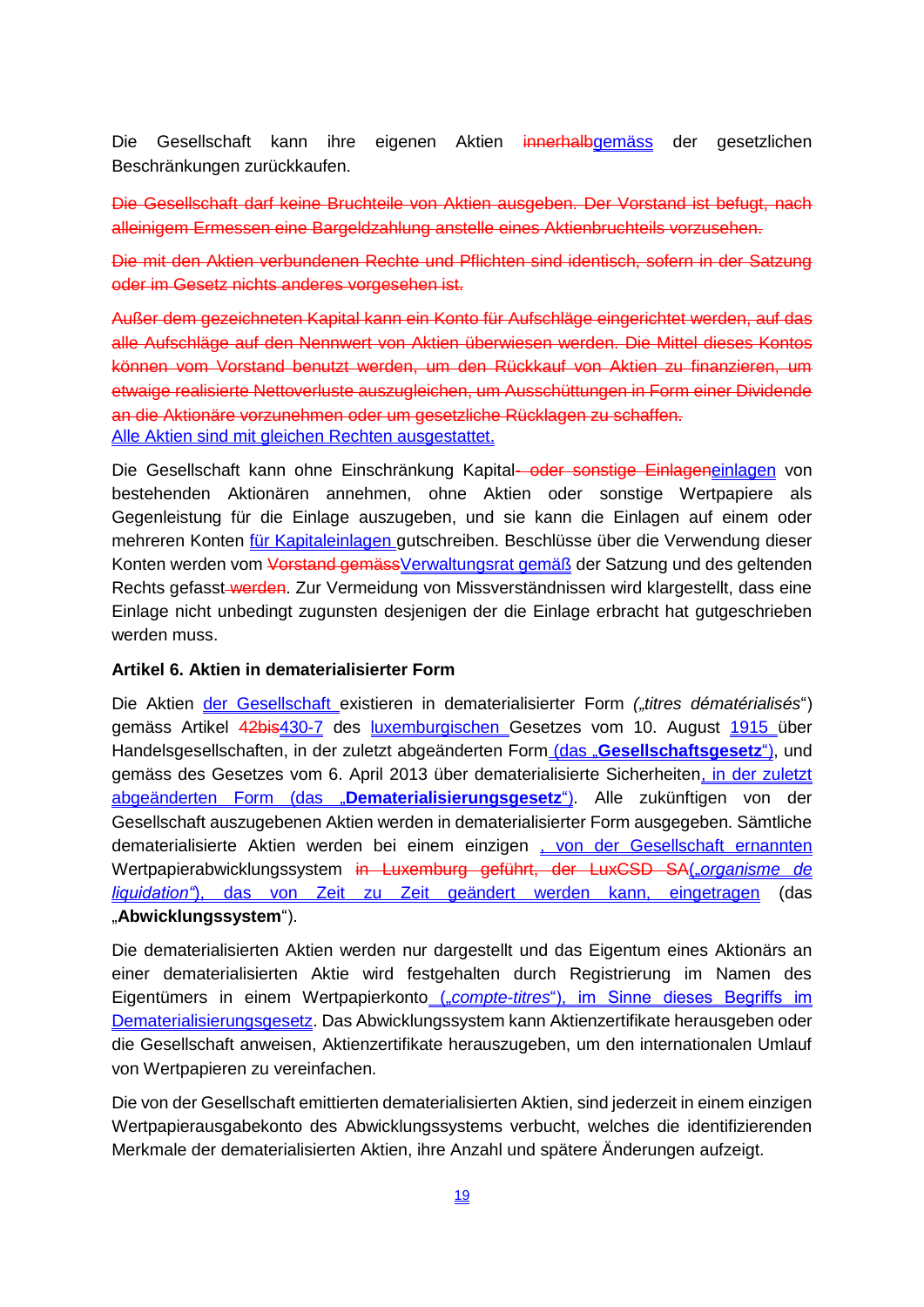Zum Zweck der Ausübung der Aktionärsrechte und der Klagerechte des Aktionärs gegenüber der Gesellschaft oder Dritten, geben die kontoführenden Institute oder, soweit zutreffend, ausländischen kontoführenden Institute Zertifikate an die HalterInhaber von Wertpapierkonten betreffend ihrer dematerialisietendematerialisierten Aktien aus im Gegenzug zu einergegen eine Bestätigung, dass die Aktien vom HalterInhaber für eigene Rechnung gehalten werden oder gemässgemäß einer Vollmacht des Eigentümers der Aktien. DiesEs sollte dann im Aktienzertifikat vermerkt sein ob die betreffenden Aktien von den Kontoinhabern für eigene Rechnung gehalten werden oder ob diese aufgrund einer ihnen vom Eigentümer der Aktien erteilten Vollmacht handeln.

Die Aktien der Gesellschaft sind im Allgemeinen durch Umbuchungen ("*virement de compte à compte*") unbeschränkt übertragbar gemässgemäß der gesetzlichen Bestimmungen die auf dematerialisierte Aktien anwendbar sind. Der Vorstand kann jedoch Übertragungsbeschränkungen für Aktien, die in bestimmten Rechtsordnungen

eingetragen oder börsennotiert sind, geführt oder gehandelt werden oder platziert wurden, gemäß den dort geltenden Vorschriften festlegen.

Die Übertragung der dematerialisietten Aktien erfolgt durch Umbuchung von einem Konto auf ein anderes Konto.

Zum Zweck der Identifizierung von Aktionären, kann die Gesellschaft das Abwicklungssystem auf eigene Kosten anweisen, der Gesellschaft den Namen, die Firma, die Nationalität, das Geburtsdatum oder Gründungsdatum und die Adresse von Haltern von Wertpapierkonten welche unmittelbar oder möglicherweise zukünftig Stimmrechte in Hauptversammlungen der Gesellschaft ausüben können, in ihren Büchern bekanntzumachen, zusammen mit der Anzahl der gehaltenen Aktien und, falls anwendbar, der Beschränkungen denen die Aktien unterliegen. Das Abwicklungssystem wird der Gesellschaft die Informationen in seinen Büchern zu den Haltern von Wertpapierkonten und der Anzahl der von ihnen gehaltenen Aktien bekanntmachen.

Die gleiche Information zu den Aktien Aktieninhabern kann von der Gesellschaft auf eigene Rechnung von den Kontoinhaberndem kontenführenden Institut oder anderen Personen, ob luxemburgischin Luxemburg oder ausländischim Ausland, erfragt werden, die direkt oder indirekt ein Wertpapierkonto bei dem Abwicklungssystem halten in dem die Aktien verbucht sind.

Die Gesellschaft kann die Personen die ihr als Aktionäre bekanntgemacht werden bitten zu bestätigen, dass sie die Aktien für eigene Rechnung halten. Falls eine Person, die ein Konto bei dem Abwicklungssystem hält oder ein kontoführendes Institut oder ausländisches kontoführendes Institut die von der Gesellschaft erfragte Information gemäss dieses Artikels nicht gemässgemäß Artikel 17 des Luxemburger Gesetzes vom 6. April 2013Dematerialisierungsgesetzes innerhalb von zwei Monaten erbringt, oder nicht vollständige oder fehlerhafte Informationen entweder in Bezug auf ihre Eigenschaft als Titelinhaber oder in Bezug auf die Anzahl der gehaltenen Aktien mitteilt, so kann die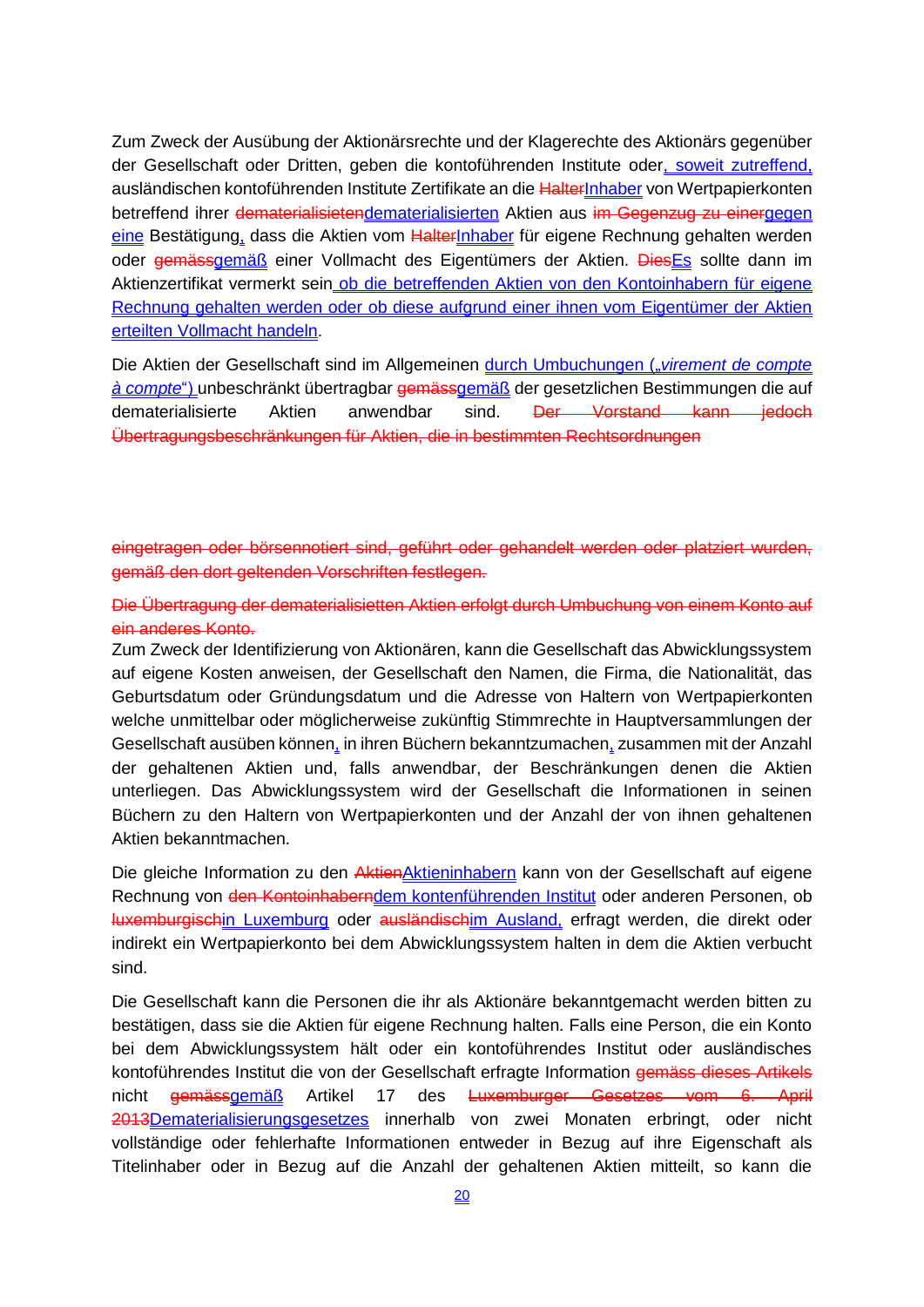Gesellschaft bis zur Erbringung der verlangten Information die Stimmrechte an den Aktien bezüglich derer die Information nicht erbracht wurde, aussetzen.

Die Gesellschaft erkennt nur einen Inhaber je Aktie an. Wenn mehrere Personen eine Aktie besitzen, müssen die Personen, die das Eigentum an der Aktie geltend machen, einen einzigen Bevollmächtigten gegenüber der Gesellschaft benennen. Die Gesellschaft kann die Ausübung aller Rechte, die mit einer solchen Aktie verbunden sind, vorübergehend verweigern, bis eine Person auf diese Weise benannt wurde. Dieselbe Regel gilt im Fall einer Streitigkeit zwischen einem Pfandnehmer und einem Pfandgeber. Wenn aber eine Aktie von mehr als einer Person gehalten wird, so hat jeder der Eigentümer die Rechte, die in Artikel 73461-6 des Gesetzes vom 10. AugustGesellschaftsgesetzes von 1915, wie abgeändert festgelegt sind.

Die Gesellschaft wird Zahlungen in Form von Dividenden oder Sonstigem, in bar, in Form von Aktien oder sonstigen Vermögenswerten nur zu Händenzugunsten des Abwicklungssystems vornehmen, und diese Zahlung befreit die Gesellschaft von allen entsprechenden Zahlungsverpflichtungen.

### **Artikel 7. Stimmrechte**

Jede Aktie berechtigt dem Eigentümer gemässgemäß der Vorschriften des anwendbaren Rechts zur Ausübung einer Stimme auf allen Hauptversammlungen.

Jeder Aktionär kann sich entweder zeitweilig oder für immer dafür entscheiden, auf einen Teil oder die Gesamtheit seiner Stimmrechte nicht auszuübenzu verzichten. Solch ein Verzicht verpflichtet den verzichtenden Aktionär und auch die Gesellschaft ab dendem Zeitpunkt der Benachrichtigung der Entscheidungdes Verzichtes.

#### **Artikel 8. Vorstand Verwaltungsrat**

Der VorstandVerwaltungsrat der Gesellschaft besteht aus mindestens einem Mitglied, solange die Gesellschaft nur eine(n) Aktionär(in) hat, und wenn es mehrere Aktionäre gibt, besteht der Vorstand aus mindestens drei Mitgliedern. Der Vorstand wird (ein einzelnes Mitglied, jeweils ein "**Verwaltungsratsmitglied**"). Wenn die Gesellschaft zu irgendeinem Zeitpunkt nur einen Aktionär hat, kann die Gesellschaft von einem einzigen Verwaltungsratsmitglied verwaltet werden. Die Mitglieder des Verwaltungsrats werden von der Hauptversammlung mit der einfachen Mehrheit der gültig abgegebenen Stimmen bestellt. die. Die Hauptversammlung legt die Anzahl, Amtszeit und Vergütung der Vorstandsmitglieder festlegtVerwaltungsratsmitglieder fest. Die Mitglieder werden für eineHöchstdauer der Amtszeit von bis zu sechs Jahren bestelltder Verwaltungsratsmitglieder beträgt sechs Jahre. Die Verwaltungsratsmitglieder können für aufeinanderfolgende Amtszeiten wiederernannt werden. Sie können jederzeit ohne Angabe von Gründen von der Hauptversammlung durch einfachen Mehrheitsbeschluss unabhängig von der Anzahl an Aktien, die bei der Hauptversammlung vertreten sind,abgegebenen Stimmen abberufen werden.

Im Fall einer unbesetzten Stelle eines VorstandsmitgliedsVerwaltungsratsmitglieds wegen Tod, Ruhestand, Rücktritt, Abberufung, Enthebung oder Sonstigem können die übrigen VorstandsmitgliederVerwaltungsratsmitglieder die unbesetzte Stelle bis zur nächsten Hauptversammlungvorläufig besetzen und einen Nachfolger bestellen und in derbis zur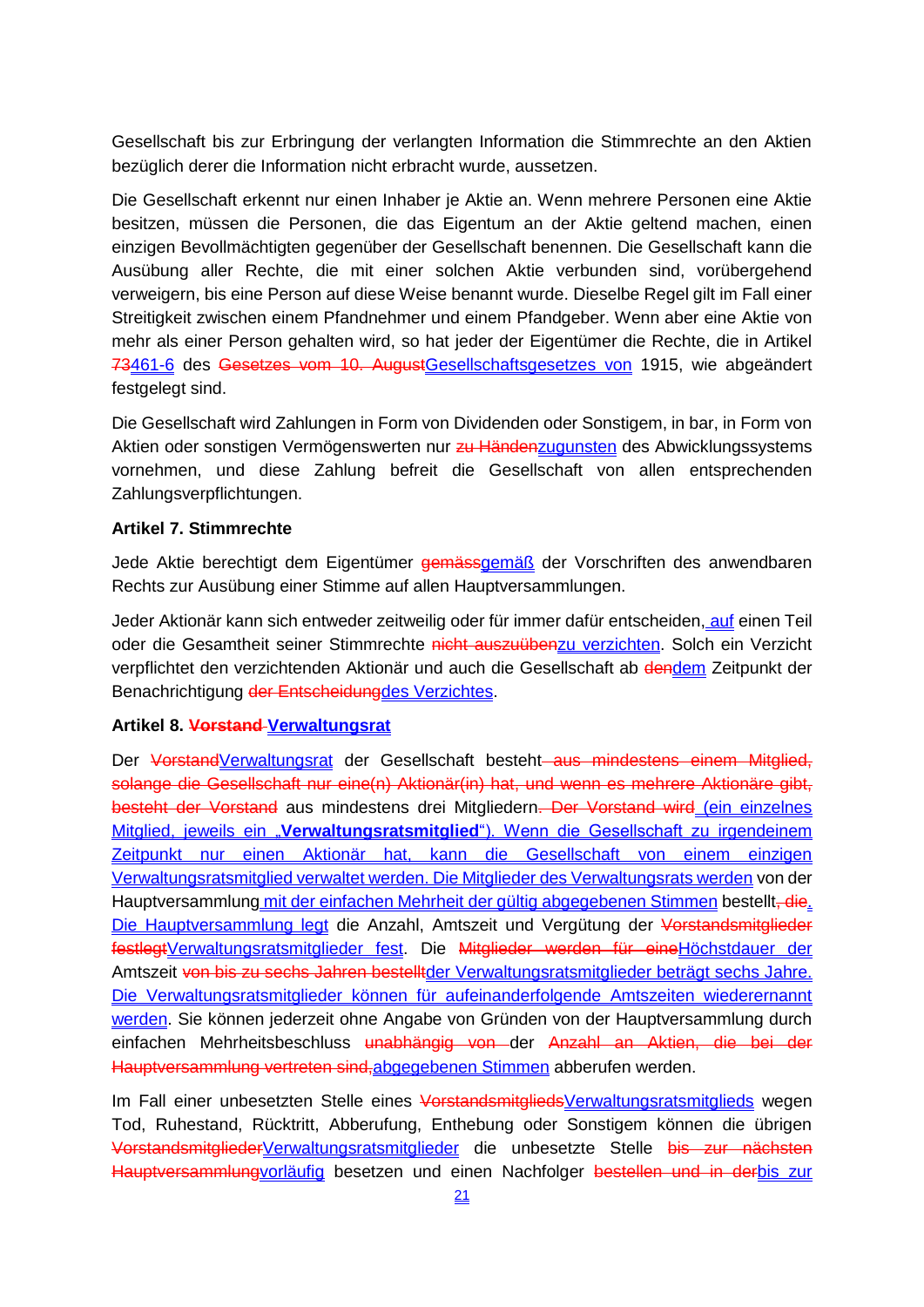nächsten Hauptversammlung wirdbestellen, welche die endgültige Bestellung entweder bestätigt oder ein andere Person als Vorstandsmitglied ernannt. unter Einhaltung der anwendbaren gesetzlichen Bestimmungen beschliesst.

Der Verwaltungsrat ist mit den weitreichendsten Befugnissen ausgestattet, um alle Maßnahmen durchzuführen, die zur Verwirklichung des Gegenstands der Gesellschaft notwendig oder nützlich sind, mit Ausnahme der Maßnahmen, die das Gesetz der Hauptversammlung vorbehält.

Der VorstandVerwaltungsrat wählt unter seinen Mitgliedern einen Vorstandsvorsitzenden (der "VorstandsvorsitzendeVerwaltungsratsvorsitzenden (der "**Verwaltungsratsvorsitzende**"), und falls der Vorstand mehr als ein Mitglied umfasst, einen geschäftsführenden Vorsitzenden (der "Geschäftsführende Vorsitzende") undkann auch aus seinen Reihen einen oder mehrere stellvertretende Vorsitzende wählen.

Der VorstandsvorsitzendeVerwaltungsratsvorsitzende übernimmt bei den VorstandssitzungenVerwaltungsratssitzungen den Vorsitz. Im Fall seiner Abwesenheit wird er vom Geschäftsführenden Vorsitzenden oder einem stellvertretendenkann der Verwaltungsrat durch Stimmenmehrheit der bei einer solchen Sitzung anwesenden oder vertretenen Verwaltungsratsmitglieder, ein anderes Verwaltungsratsmitglied zum Vorsitzenden vertreten*pro tempore* ernennen. Im FallFalle einer Stimmengleichheit ist die Stimme des Vorsitzenden entscheidendbzw. des Vorsitzenden *pro tempere* ausschlaggebend.

Der VorstandVerwaltungsrat tagt, immer dann wenn es die Angelegenheiten der Gesellschaft erfordern. Die Sitzungen werden grundsätzlich vom Vorstandsvorsitzenden oder im Fall seiner Abwesenheit vom Geschäftsführenden Vorsitzenden oder einem stellvertretenden Vorsitzenden einberufen. Des Weiteren wird der Vorstand immer dann einberufen, wenn dies von einem Vorstandsmitglied verlangt wirdVerwaltungsratsvorsitzenden einberufen, können aber auch von jedem anderen Verwaltungsratsmitglied einberufen werden.

#### Die Vorstandssitzungen

Außer in dringenden Fällen werden die Sitzungen des Verwaltungsrats mindestens fünf (5) Tage vorher schriftlich, per Fax oder elektronischer Post angekündigt. Auf eine solche schriftliche Einberufung kann verzichtet werden, wenn alle Verwaltungsratsmitglieder anwesend oder vertreten sind, und auf die Einberufung verzichten. Die Verwaltungsratsmitglieder können auch schriftlich, per Fax oder elektronischer Post auf ihr Recht auf eine schriftliche Einberufung verzichten. Eine Kopie eines solchen schriftlichen Dokuments/des Faxschreibens/der elektronische Mitteilung ist ein ausreichender Beweis für den Verzicht. Eine schriftliche Einberufung ist nicht erforderlich für Sitzungen, die zu Zeiten und an Orten abgehalten werden, die durch einen bei einer Sitzung des Verwaltungsrats gefassten Beschluss festgelegt wurden, vorausgesetzt, dass alle Verwaltungsratsmitglieder, die bei einer solchen Sitzung nicht anwesend waren, eine angemessene Zeit im Voraus über eine solche geplante Sitzung informiert wurden.

Die Verwaltungsratssitzungen finden in Luxemburg, an dem Ort und zu der Zeit statt, die in der Einladung angegeben wird, es sei denn, dass die Sitzungen aus aussergewöhnlichenaußergewöhnlichen Gründen im Ausland stattfinden müssen.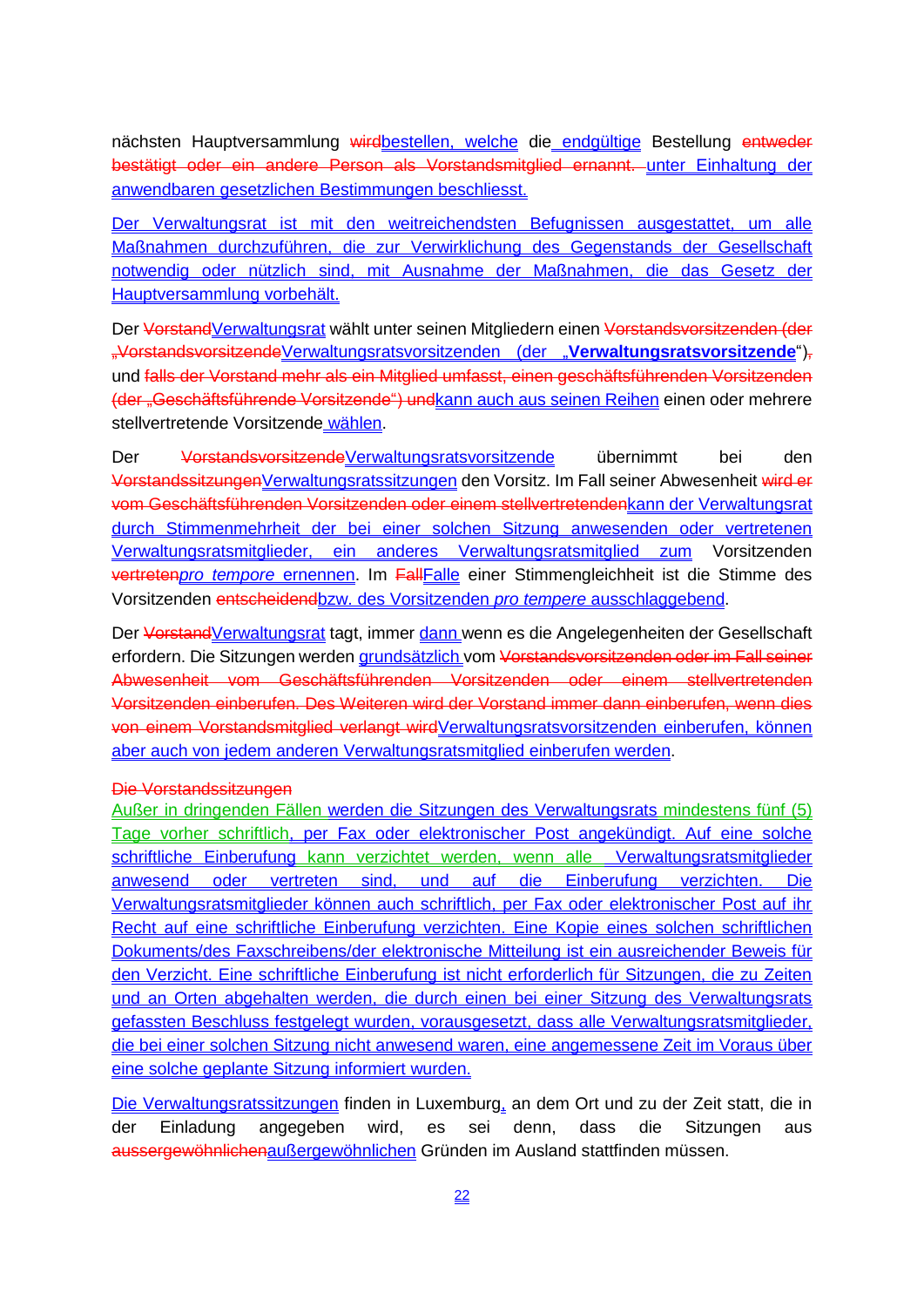Außer in dringenden Fällen und außer den zeitlich festgelegten Sitzungen werden die Sitzungen des Vorstands mindestens fünf (5) Tage vorher schriftlich angekündigt. Auf die Einladung kann verzichtet werden, wenn alle Vorstandsmitglieder damit einverstanden sind.

Die Sitzungen des Vorstands und seiner Ausschüsse können mittels Telekommunikation (z. B. Videooder Telefonkonferenz) stattfinden, sofern die Sitzungen keiner durch die Technik verursachten Unterbrechung unterliegen, die Identifizierung der an der Sitzung teilnehmenden Mitglieder ermöglichen und alle teilnehmenden Personen miteinander kommunizieren können.

Die Sitzungen des Verwaltungsrats können auch per Konferenzschaltung oder Videokonferenz oder durch ein ähnliches Telekommunikationsmittel abgehalten werden, die die persönliche Identifikation aller teilnehmenden Personen ermöglicht und sicherstellt dass alle an solchen Sitzungen teilnehmenden Personen einander ununterbrochen hören können und dass eine effektive Teilnahme an der Sitzung möglich ist. Die Teilnahme an einer Sitzung durch diese Mittel ist gleichbedeutend mit der persönlichen Teilnahme an einer solchen Sitzung.

Jedes Vorstandsmitglied kann ein anderes Vorstandsmitglied schriftlich mit seiner Vertretung beauftragen. JedesVerwaltungsratsmitglied kann bei jeder Sitzung des Verwaltungsrates handeln, indem er schriftlich, per Fax oder E-Mail ein anderes Mitglied des Verwaltungsrats als seinen Vertreter benennt. Ein Verwaltungsratsmitglied kann eineinen oder mehrere seiner Kollegenandere Verwaltungsratsmitglieder vertreten.

Die Gültigkeit der vom Vorstand durchgeführten Besprechungen und gefasstenDer Verwaltungsrat kann nur beraten oder Beschlüsse erfordert, dassfassen, wenn mindestens die Mehrheit der Vorstandsmitglieder Verwaltungsratsmitglieder anwesend oder vertreten ist.

Die Beschlussfassung durch den VorstandVerwaltungsrat erfolgt durch einfache Mehrheit der Stimmen der bei der Sitzung anwesenden oder vertretenden VorstandsmitgliederVerwaltungsratsmitglieder.

Die Beschlüsse des VorstandsVerwaltungsrats können auch im Umlaufverfahren gefasst werden, indem alle Vorstandsmitglieder eine oder mehrere gleichlautenden Ausfertigungen unterzeichnendurch einstimmige schriftliche Zustimmung aller Verwaltungsratsmitglieder gefasst werden.

Die vom Vorstand gefassten Beschlüsse werden protokolliert; das, die in Übereinstimmung mit diesem Verfahren gefasst werden, gelten als am Sitz der Gesellschaft gefasst.

Das Protokoll jeder Sitzung des Verwaltungsrates wird von mindestens zwei VorstandsmitgliedernVerwaltungsratsmitgliedern unterzeichnet, die anbei der jeweiligen Sitzung teilgenommen haben (oder von einem Vorstandsmitglied, wenn der Vorstand aus nur einem Mitglied besteht) unterzeichnet. Protokolle, die von den Vorstandsmitgliedern getrennt unterschrieben werden, sind wirksam und verbindlich, sobald sie in einem Dokument zusammengeführt werdenanwesend oder vertreten sind.

Kopien oder Auszüge von Protokollen, die vor Gericht oder anderswo vorgelegt werden sollen, müssen vom VorstandsvorsitzendenVerwaltungsratsvorsitzenden oder von zwei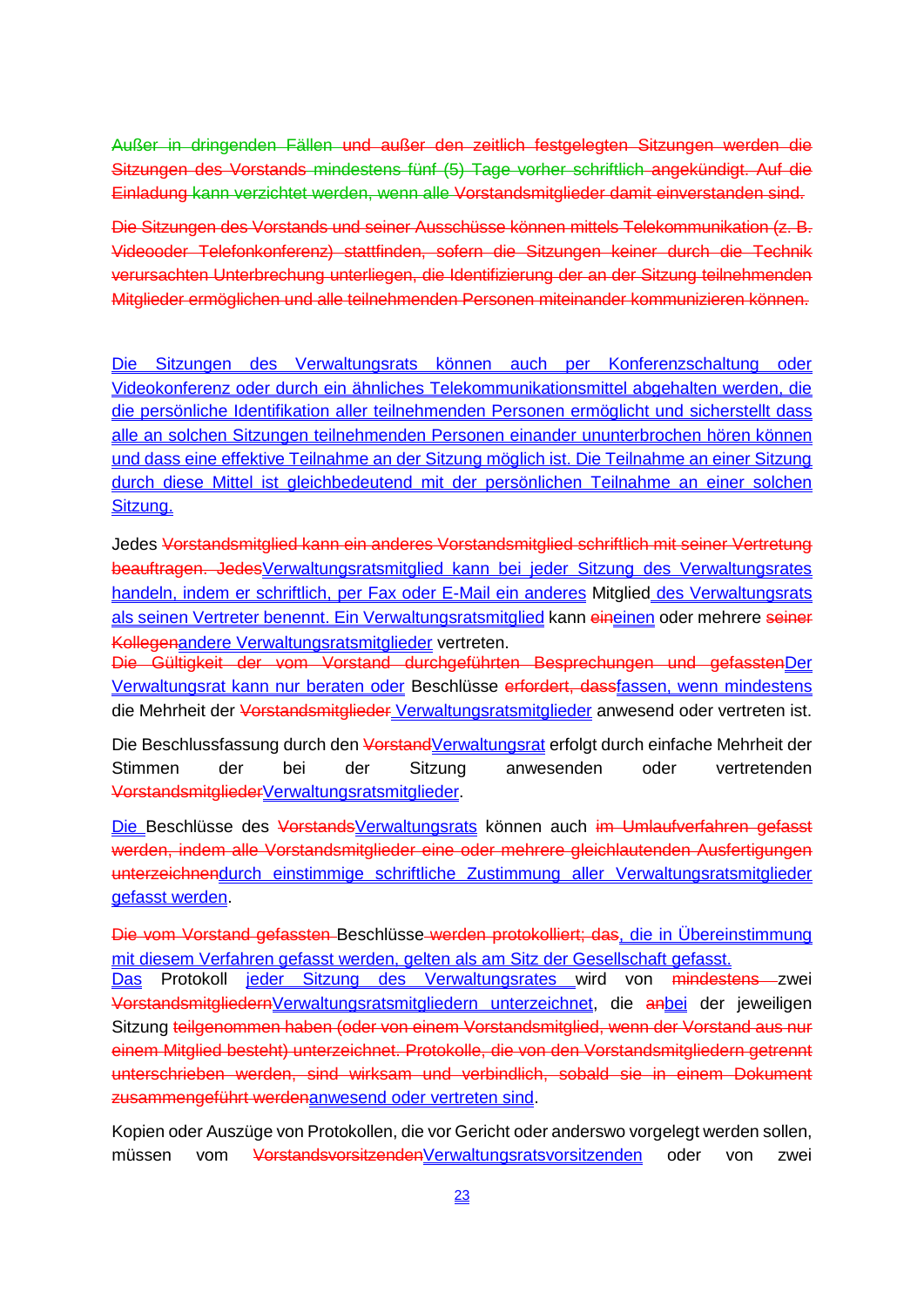Vorstandsmitgliedern (oder von einem Vorstandsmitglied, wenn der Vorstand aus nur einem Mitglied besteht) Verwaltungsratsmitgliedern unterzeichnet werden.

Die Verwaltung der Gesellschaft obliegt dem Vorstand; hierfür stehen ihm die umfassendsten Befugnisse zu. Seine Zuständigkeit erstreckt sich auf alle gesetzesgemäßen Handlungen, die nicht ausdrücklich gemäß Gesetz oder dieser Satzung der Zuständigkeit der Hauptversammlung unterliegen. Der Vorstand kann insbesondere direkt oder durch zwischengeschaltete Gesellschaften Immobilien erwerben, Anleihen oder sonstige Schuldverschreibungen ausgeben, Hypotheken oder sonstige Sicherheiten gewähren, Schulden mindern oder erlassen und Vergleiche im Namen der Gesellschaft schließen.

Der Vorstand kann das Tagesgeschäft an ein oder mehrere Vorstandsmitglieder oder Dritte, die keine Aktionäre sein müssen und Tagesgeschäftsführer genannt werden (der "Tagesgeschäftsführer"), delegieren. Der Vorstand kann diese Beauftragung eines oder mehrerer Tagesgeschäftsführer jederzeit widerrufen.

Der Vorstand kann, in seiner Verantwortung, Vollmacht an ein Exekutivkommittee oder einen Generaldirektor übertragen mit der Einschränkung, dass die strategischen Entscheidungen und die Gesamtheit der Vollmachten des Vorstandes nicht übertragen werden können. Im Falle eines alleinigen Verwaltungsratsmitglieds sind die Beschlüsse dieses alleinigen Verwaltungsratsmitglieds schriftlich abzufassen.

Der Verwaltungsrat kann die tägliche Geschäftsführung der Gesellschaft und die diesbezügliche Vertretung einem oder mehreren Verwaltungsratsmitgliedern oder Dritten übertragen, welche keine Aktionäre sein müssen und als Geschäftsführer bezeichnet werden (der "Geschäftsführer"). Die Bestellung der Geschäftsführer, ihre Abberufung und ihre Befugnisse und Pflichten werden durch einen Beschluss des Verwaltungsrats festgelegt. Der Verwaltungsrat kann auch einer oder mehreren Personen (die nicht Verwaltungsratsmitglieder oder Geschäftsführer oder andere Amtsinhaber innerhalb der Gesellschaft sein müssen) besondere Vollmacht erteilen, um die Gesellschaft in Bezug auf bestimmte Angelegenheiten zu vertreten.

Der Verwaltungsrat kann seine Geschäftsführungsbefugnis an ein Geschäftsleitungskomitee ("*comité de direction"*) (das "**Geschäftsleitungskomitee**") übertragen, jedoch ohne dass diese Delegation die Geschäftspolitik der Gesellschaft oder die gesamten, dem Verwaltungsrat aufgrund des Gesellschaftsrechts vorbehaltenen Aufgaben betreffen könnte. Das Geschäftsleitungskomitee übt seine Aufgaben unter der Aufsicht des Verwaltungsrats aus. Das Geschäftsleitungskomitee besteht aus mehreren Personen, welche nicht zwangsläufig Verwaltungsratsmitglieder sein müssen. Die Voraussetzungen zur Bestellung der Mitglieder des Geschäftsleitungskomitees, ihre Abberufung, ihre Vergütung, die Dauer ihres Auftrages sowie die Funktionsweise des Geschäftsleitungskomitees werden durch den Verwaltungsrat bestimmt.

Der VorstandVerwaltungsrat kann von Zeit zu Zeit aus dem Kreis seiner Mitgliedern und/oder externer Personen Ausschüsse bilden, deren Zusammensetzung, Aufgaben und Befugnisse in Verfahrensvorschriften des jeweiligen Ausschusses festgelegt werden. Soweit gesetzlich zulässig können die Beschlussfassungsbefugnisse des Vorstands an derartige Ausschüsse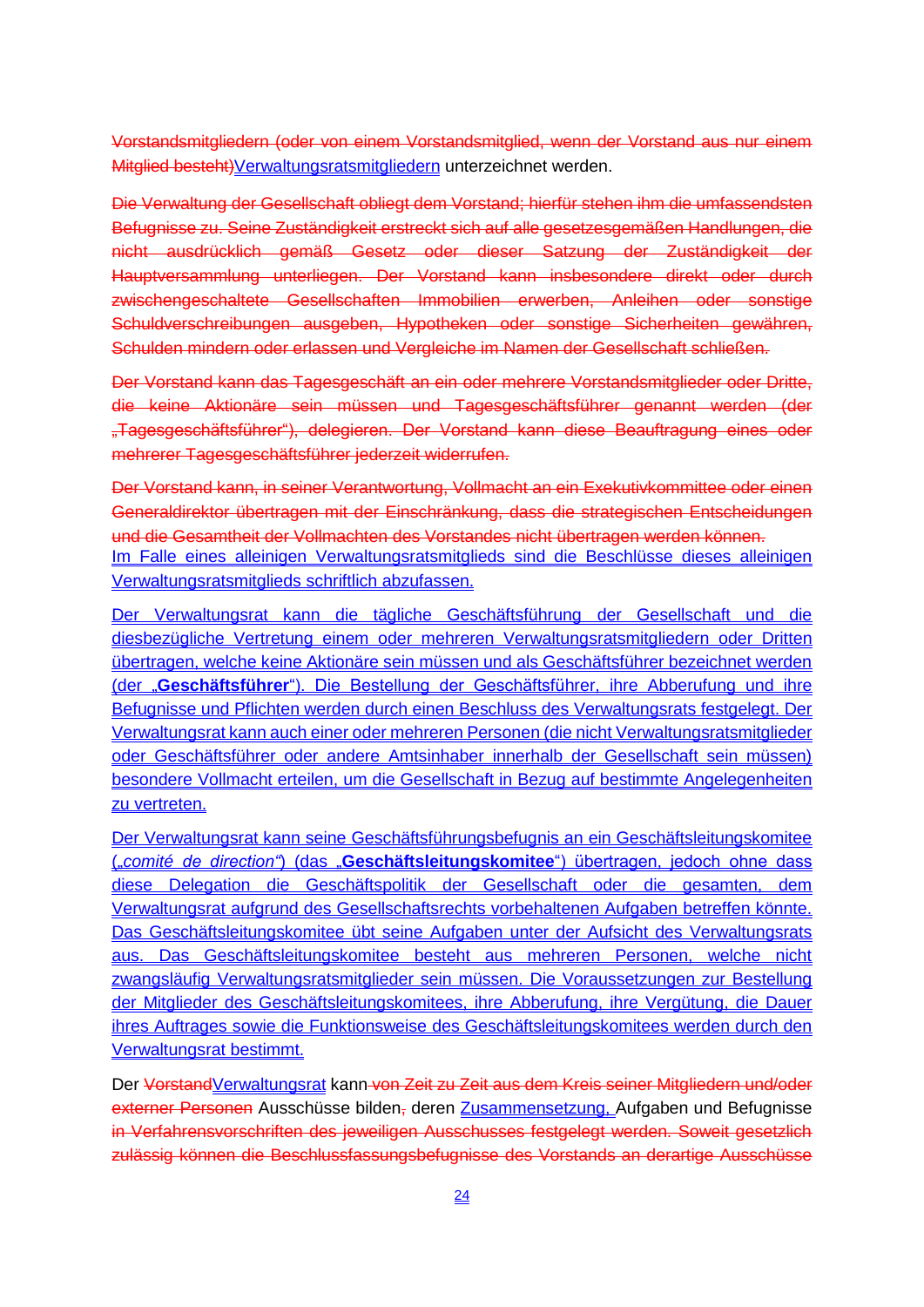übertragen werdener festlegt. Die Ausschüsse üben ihre Tätigkeit unter der Aufsicht des Verwaltungsrats aus.

### **Artikel 9. Verbindliche Unterschrift**

Die Gesellschaft wird juristisch verpflichtetist gegenüber Dritten unter allen Umständen durch (i) die gemeinsamengemeinsame Unterschriften von zwei Vorstandsmitgliedern Verwaltungsratsmitgliedern oder (ii) durch die gemeinsame Unterschriften von zwei Mitgliedern des Geschäftsleitungskomitees, sofern vorhanden, gebunden.

Die Gesellschaft ist gegenüber Dritten auch durch (i) die alleinige oder gemeinsamengemeinsame(n) Unterschrift(en) einer oder mehrerer Personen, an die diese Unterzeichnungsbefugnis vom Vorstand übertrageneine solche Zeichnungsbefugnis vom Verwaltungsrat delegiert wurde, oder (iii) in Bezug auf Angelegenheiten der täglichen Geschäftsführung durch die alleinige Unterschrift eines Geschäftsführers gebunden.

### **Artikel 10. Interessenskonflikt**

Kein Vorstandsmitglied ist allein aufgrund seiner Eigenschaft als Vorstandsmitglied daran gehindert, einen Vertrag mit der Gesellschaft einzugehen, ob in Bezug auf ein Amt oder eine Geschäftstätigkeit oder als Verkäufer, Käufer oder auf jede sonstige Weise, noch werden Verträge oder sonstige Transaktionen zwischen der Gesellschaft und einer anderen Gesellschaft oder einem Unternehmen oder an denen ein Vorstandsmitglied auf jegliche Weise beteiligt ist, beeinflusst oder unwirksam, weil ein oder mehrere Vorstandsmitglieder oder Führungskräfte der Gesellschaft daran beteiligt ist beziehungsweise sind oder es beziehungsweise sie ein Vorstandsmitglied, eine Führungskraft oder ein Mitarbeiter der anderen Gesellschaft oder des anderen Unternehmens ist beziehungsweise sind. Ein Vorstandsmitglied oder eine Führungskraft der Gesellschaft, die Vorstandsmitglied, Führungskraft oder Mitarbeiter einer anderen Gesellschaft oder eines anderen Unternehmens ist, mit der beziehungsweise dem die Gesellschaft einen Vertrag eingeht oder sonstige Geschäfte tätigt, ist nicht allein aufgrund der Verbindung mit der anderen Gesellschaft oder dem anderen Unternehmen daran gehindert, Angelegenheiten in Bezug auf den Vertrag oder sonstige Geschäftsbeziehungen zu prüfen und darüber abzustimmen oder diesbezüglich zu handeln.

Kein Vorstandsmitglied, das an derartigen Verträgen oder Geschäftstätigkeiten beteiligt ist, schuldet der Gesellschaft oder den Aktionären Rechenschaft für eine Vergütung, einen Gewinn oder sonstigen Vorteil, den er aufgrund seines Mandats oder dem hierdurch geschaffenen Treuhandverhältnis erzielt.

Wenn ein Verwaltungsratsmitglied bei einem Geschäft, für welches der Verwaltungsrat zuständig ist, ein direktes oder indirektes vermögensrechtliches Interesse, welches dem Interesse der Gesellschaft entgegensteht hat ("intérêt de nature patrimoniale opposé à celui *de la société*"), so hat er den Verwaltungsrat hiervon zu unterrichten und diese Erklärung im Sitzungsprotokoll vermerken zu lassen. Das betroffene Mitglied des Verwaltungsrates kann an der Beratung des Verwaltungsrats zu diesem Geschäft nicht teilnehmen und hierzu keine Stimmrechte ausüben.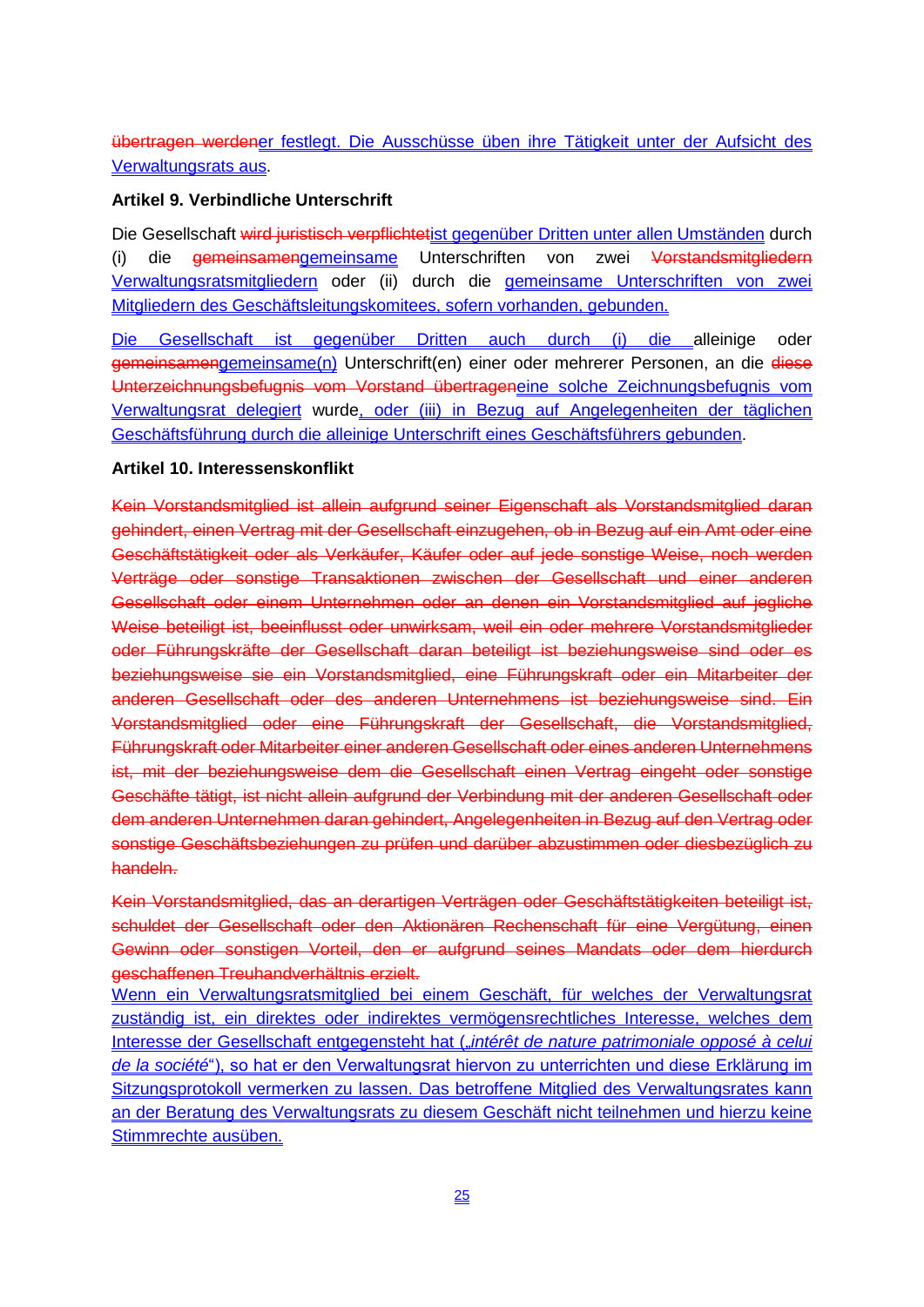In der nächsten Hauptversammlung ist vor der Abstimmung über andere Beschlüsse gesondert Rechenschaft abzulegen über Geschäfte, bei welchen ein Verwaltungsratsmitglied ein dem Interesse der Gesellschaft entgegenstehendes Interesse gehabt hat.

Wird aufgrund eines Interessenkonflikts, die vorgeschriebene Mehrheit von Verwaltungsratsmitgliedern, die zur Beratung und Abstimmung über den betreffenden Tagesordnungspunkt notwendig ist, nicht erreicht, so kann der Verwaltungsrat beschließen, den Beschluss über diesen Tagesordnungspunkt an die Hauptversammlung zu verweisen.

Wenn ein VorstandsmitgliedMitglied des Geschäftsleitungskomitees, anlässlich einer Entscheidung des Komitees, ein direktes oder indirektes vermögenrechtliches Interesse, welches dem Interesse der Gesellschaft einen Interessenskonflikt finanzieller Artentgegensteht hat ("*untérêt de nature patrimoniale opposé à celui de la société*") im Sinne des Artikels 57 des Gesetzes vom 10. August 1915 über Handelsgesellschaften, in der geltenden Fassung, bei einer Transaktion, an der die Gesellschaft beteiligt ist, so hat, muss es das Vorstandsmitglied dem Vorstand den Interessenskonflikt meldenGeschäftsleitungskomitee hiervon zu unterrichten und darf in Bezug auf diese Transaktion nicht an der Sitzung teilnehmen oder darüber abstimmen und die Transaktion und das Interesse des Mitglieds daran wird protokolliert und der darauffolgenden Hauptversammlung berichtet. Diese Vorschriften finden keine Anwendung, wenn die vom Vorstand zu fassenden Beschlüsse sich auf routinemäßige Geschäftstätigkeiten beziehen, die zu marktüblichen Bedingungen ausgeführt werden sollen.

Wenn aufgrund eines Interessenkonfliktes die notwendige Anzahl der Vorstandsmitglieder für die Abhaltung einer Sitzung nicht anwesend ist oder die Beschlussfassung in einer Sitzung nicht stattfinden kann, so kann der Vorstand beschliessen, die entsprechenden Tagesordnungspunkte der Hauptversammlung vorzulegen.Erklärung im Sitzungsprotokoll vermerken zu lassen. Das betroffene Mitglied des Geschäftsleitungskomitees kann an der Beratung des Geschäftsleitungskomitees zu diesem Geschäft nicht teilnehmen und hierzu keine Stimmrechte ausüben.

In der nächsten Sitzung des Verwaltungsrats ist vor der Abstimmung über andere Beschlüsse gesondert Rechenschaft abzulegen über Geschäfte, bei welchen ein Mitglied des Geschäftsleitungskomitees ein dem Interesse der Gesellschaft entgegenstehendes Interesse gehabt hat.

Wenn im Falle eines Interessenkonflikts die vorgeschriebene Mehrheit von Mitgliedern des Geschäftsleitungskomitees, die zur Beratung und Abstimmung über den betreffenden Tagesordnungspunkt notwendig ist, nicht erreicht wird, so kann das Geschäftsleitungskomitee beschließen, den Beschluss über diesen Tagesordnungspunkt an den Verwaltungsrat zu verweisen.

Die vorstehenden Absätze des Artikel 10 sind nicht anzuwenden, wenn sich die Entscheidungen des Verwaltungsrats oder des Geschäftsleitungskomitees auf laufende Geschäfte bezieht, die zu üblichen Bedingungen eingegangen werden.

Die vorstehenden Absätze des Artikel 10 gelten sinngemäß für alle Geschäftsführer. Wenn es nur einen einzigen Geschäftsführer gibt und dieser Geschäftsführer mit einem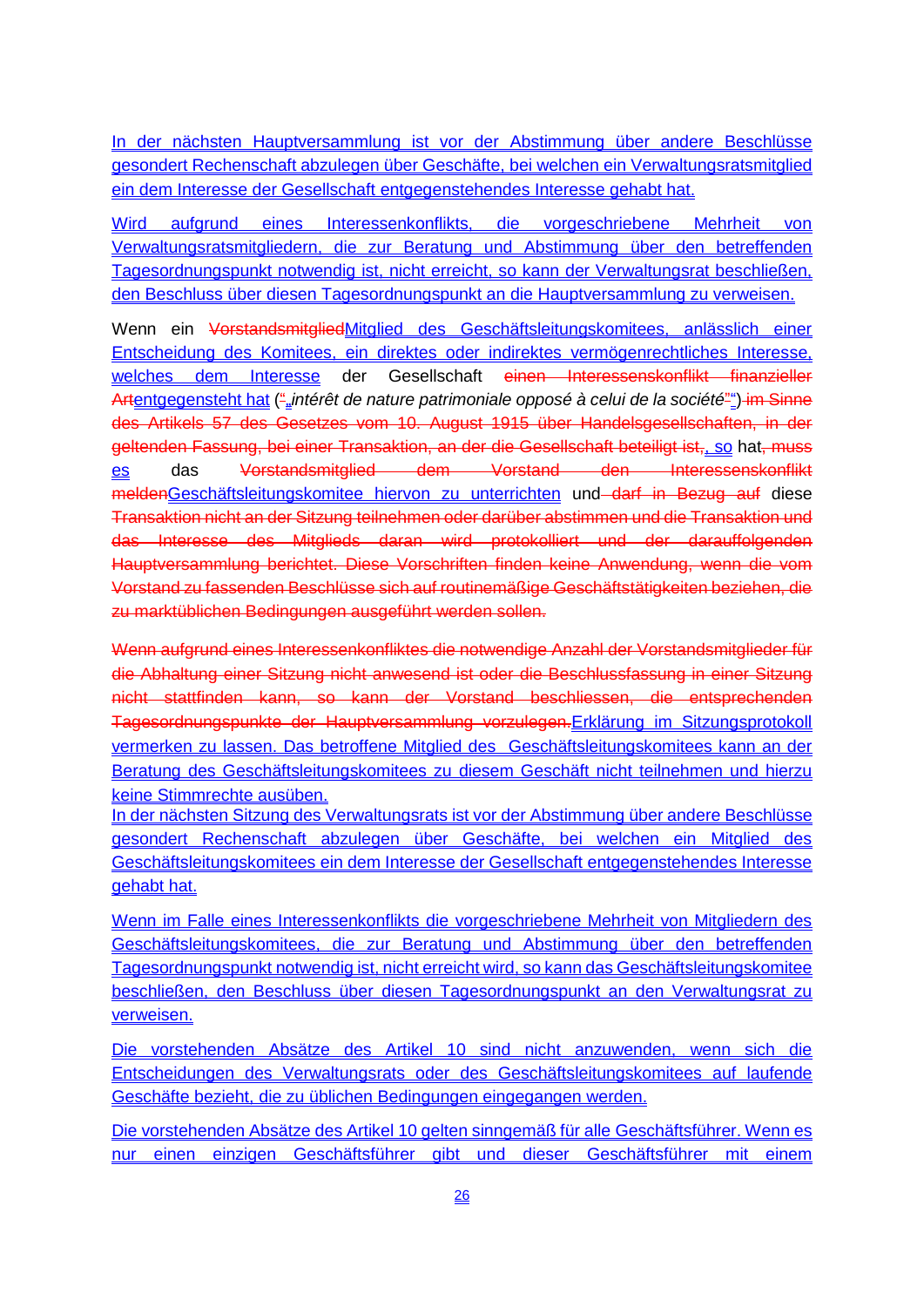Interessenkonflikt, wie in diesem Artikel beschrieben, konfrontiert ist, wird die entsprechende Entscheidung dem Verwaltungsrat vorgelegt.

# **Artikel 11. Entschädigung der Vorstandsmitglieder und FührungskräfteVerwaltungsratsmitglieder, der Geschäftsführer oder Mitglieder des Geschäftsleitungskomitees der Gesellschaft**

Unbeschadet der nachfolgend aufgeführten Ausnahmen und Beschränkungen gilt Folgendes:

1. (i) Jede Person, die ein Vorstandsmitglied oder eine Führungskraft Mitglied des Verwaltungsrats, Geschäftsführer oder Mitglied des Geschäftsleitungskomitees der Gesellschaft ist oder war, wird von der Gesellschaft im weitesten gesetzlich zulässigen Ausmaß für die Haftung und alle Aufwendungen, die sie vernünftigerweise übernommen oder bezahlt hat, im Zusammenhang mit jegliche jeglichen Forderungen, Ansprüchen, Klagen oder Verfahren, mit der sie als Partei oder auf sonstige Weise in Berührung kommt, weil sie ein VorstandsmitgliedMitglied des Verwaltungsrats, Tagesgeschäftsführer oder Mitglied des Geschäftsleitungskomitees oder eine Führungskraft ist oder war, und für alle Zahlungen, die sie geleistet hat oder die ihr entstanden sind, entschädigt.

2. (ii) Die Begriffe "Forderung", "Anspruch", "Klage" oder "Verfahren" beziehen sich auf alle tatsächlichen oder angedrohten Forderungen, Ansprüche, Klagen oder Verfahren (zivil-, strafrechtliche oder sonstige, einschließlich Berufungen) und die Begriffe "Haftung" und "Aufwendungen" umfassen insbesondere Rechtsanwaltsgebühren, Kosten, Urteile, zur Erzielung eines Vergleichs geleistete Zahlungen und sonstige Verbindlichkeiten. Kein Vorstandsmitglied und keine FührungskraftMitglied des Verwaltungsrats, Geschäftsführer oder Mitglied des Geschäftsleitungskomitees wird für eine Haftung gegenüber der Gesellschaft oder ihren Aktionären entschädigt, wenn vorsätzliches Fehlverhalten, Bösgläubigkeit, grobe Fahrlässigkeit oder fahrlässige Missachtung der Aufgaben, die mit ihrem Amt zusammenhängen, vorliegt oder im Fall eines Vergleichs, es sei denn, dass der Vergleich von einem zuständigen Gericht, der Hauptversammlung oder dem VorstandVerwaltungsrat bestätigt wurde.

Es wird keine Entschädigung für die Verteidigung in einem Strafverfahren geleistet, wenn das Vorstandsmitglied oder die FührungskraftMitglied des Verwaltungsrats, der Geschäftsführer oder das Mitglied des Geschäftsleitungskomitees der Gesellschaft wegen einer Straftat verurteilt wird. Das hierin vorgesehene Recht auf Entschädigung ist abtrennbargilt für jede einzelne der zu entschädigenden Personen, hat keine Auswirkung auf sonstige Rechte, auf die ein Vorstandsmitglied oder eine FührungskraftMitglied des Verwaltungsrats, ein Geschäftsführer oder Mitglied des Geschäftsleitungskomitees jetzt oder in der Zukunft möglicherweise einen Anspruch hat, gilt weiterhin für die Person, die kein Vorstandsmitglied oder keine FührungskraftMitglied des Verwaltungsrats, Geschäftsführer oder Mitglied des Geschäftsleitungskomitees mehr ist, und wirkt zugunsten der Erben, Testamentsvollstrecker und Verwalter dieser Person. Nichts, das hierin enthalten istKeine Bestimmung dieses Artikels, hat eine Auswirkung auf die Entschädigungsansprüche, die möglicherweise dem Unternehmenspersonal, einschließlich Vorstandsmitgliedern und FührungskräftenMitgliedern des Verwaltungsrats, Geschäftsführern oder Mitgliedern des Geschäftsleitungskomitees, aus Vertrag oder auf sonstige Weise gemäß dem Gesetz zustehen. Aufwendungen in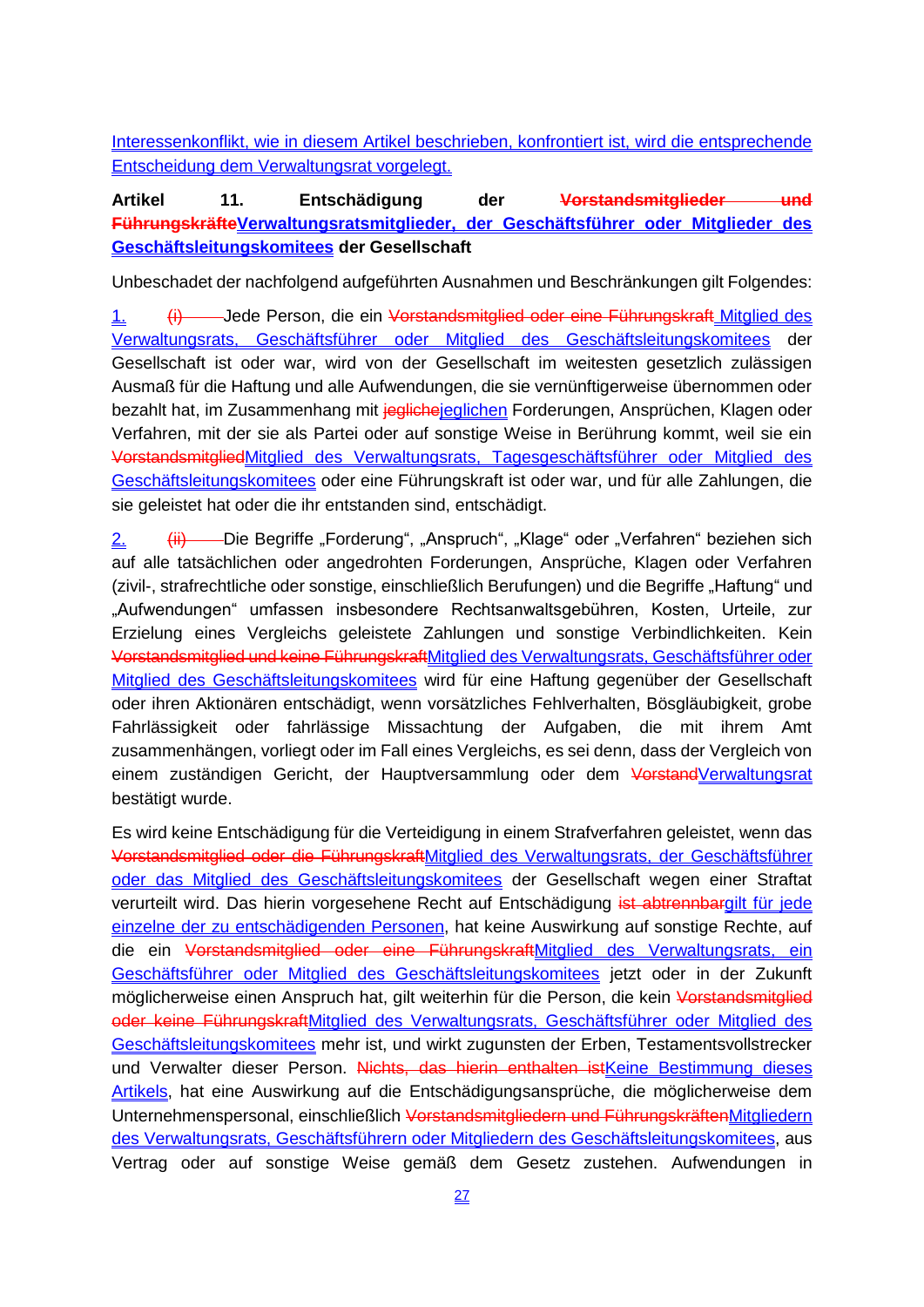Zusammenhang mit der Vorbereitung und Vertretung der Verteidigung gegen eine Forderung, einen Anspruch, eine Klage oder ein Verfahren der in diesem Artikel beschriebenen Art werden von der Gesellschaft vor der endgültigen Entscheidung vorgestreckt nach Erhalt einer Zusicherung von oder im Namen der FührungskraftMitglieder des Verwaltungsrats, der Geschäftsführer oder Mitglieder des VorstandsmitgliedsGeschäftsleitungskomitees zur Rückzahlung des entsprechenden Betrags, wenn endgültig entschieden wird, dass sie beziehungsweise es keinen Anspruch auf Entschädigung gemäß diesem Artikel hathaben.

#### **Artikel 12. Hauptversammlungen**

Eine ordnungsgemäß einberufene Hauptversammlung vertritt alle Aktionäre der Gesellschaft. Sie hat umfassende Befugnisse zur Anordnung, Umsetzung und Ratifizierung aller Handlungen, die mit den Tätigkeiten der Gesellschaft verbunden sind und nicht den Zuständigkeitsbereich des VorstandsVerwaltungsrats betreffen.

AktionärshauptversammlungenHauptversammlungen (außer der jährlichen AktionärshauptversammlungHauptversammlung) können so oft einberufen werden, wie es die Interessen der Gesellschaft erfordern, und sie finden am Gesellschaftssitz in Luxemburg oder an jedem sonstigen Ort im Großherzogtum Luxemburg statt, der in der jeweiligen Einladung zur Hauptversammlung angegeben wird.

Der VorstandVerwaltungsrat ist verpflichtet, eine AktionärshauptversammlungHauptversammlung einzuberufen, wenn eine Gruppe von Aktionärenein oder mehrere Aktionäre, die mindestens ein Zehntel derdes ausgegebenen und ausstehenden

AktienGrundkapitals vertreten, die Einberufung einer Aktionärshauptversammlung schriftlich beantragt, wobei auchden Verwaltungsrat hierzu durch ein schriftliches, die Tagesordnung der vorgeschlagenen Hauptversammlung angegeben werden mussenthaltenes Gesuch, auffordern.

Die Einberufungsmitteilung muss mindestens dreißig Tage vor dem Tag der Hauptversammlung im *Recueil électronique des sociétés et associations* ("RESA"), einer luxemburgischen Zeitung und in Medien, auf die man sich für die wirksame Verbreitung der Information an die allgemeine Öffentlichkeit im Europäischen Wirtschaftsraum vernünftigerweise verlassen kann und auf die schnell und ohne Diskriminierung zugegriffen werden kann, veröffentlicht werden. Wenn eine Hauptversammlung wegen mangelnder Beschlussfähigkeit vertagt wird, wird die Frist von dreißig (30) Tagen, sofern die Einberufungsvoraussetzungen erfüllt werden und kein neuer Punkt der Tagesordnung hinzugefügt wurde, auf eine Frist von siebzehn (17) Tagen verkürzt. Die Einberufungsmitteilung wird innerhalb der oben genannten Fristen den Mitgliedern des VorstandsVerwaltungsratsmitgliedern und dem Abschlussprüfer *("réviseur d'entreprises agréé")* zugestellt. Diese Mitteilung erfolgt durch die Post, es sei denn die Aktionäre haben persönlich, ausdrücklich und in schriftlicher Form einer anderen Kommunikationsform zugestimmt.

In den Die Einberufungsmitteilungen müssen unter anderem das genaue Datum und derden Ort der Hauptversammlung und die vorgeschlagene Tagesordnung enthalten sein. Darin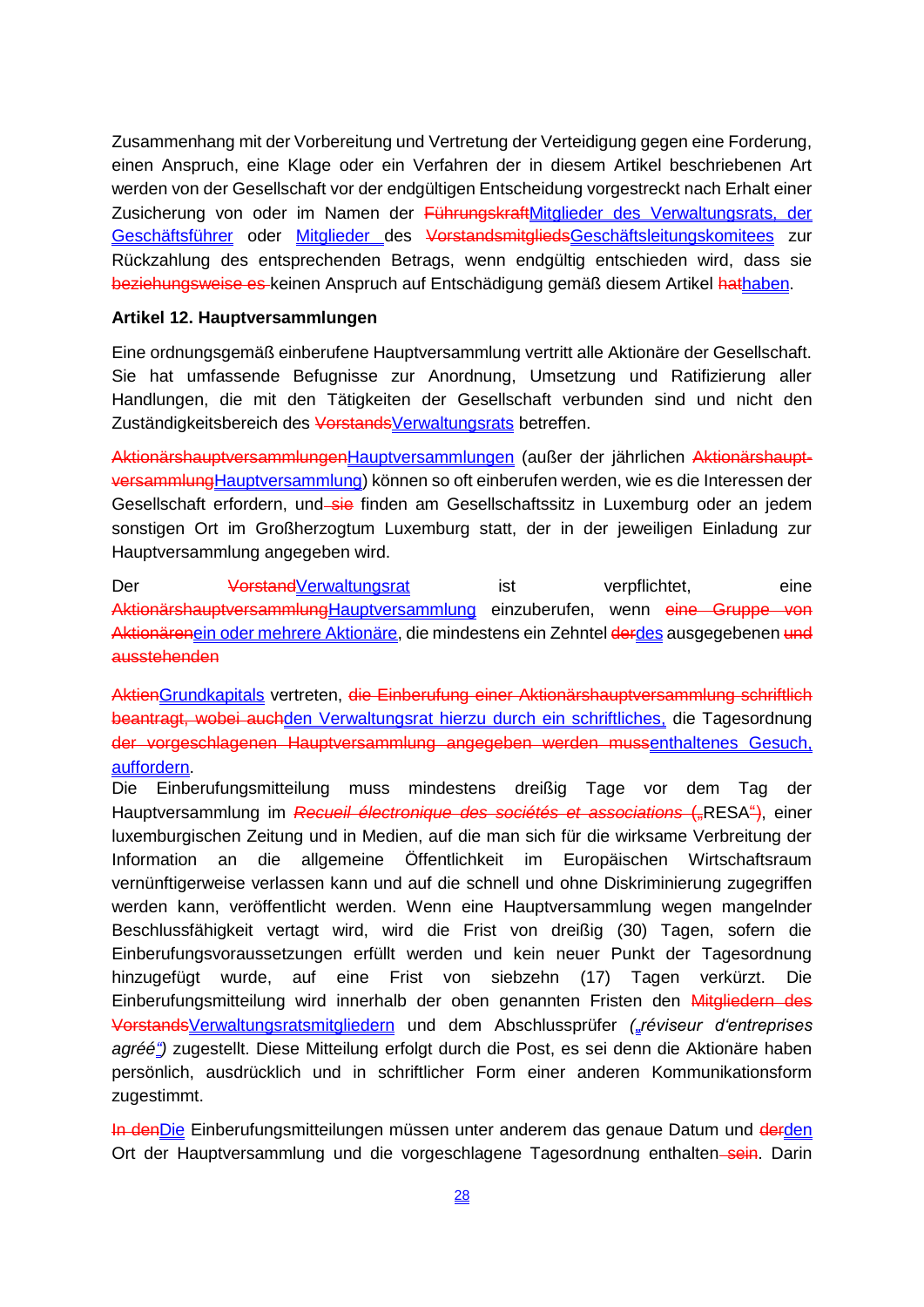müssen auch die Bedingungen für die Teilnahme und Vertretung bei der Versammlung aufgeführt sein.

Der Stichtag für Hauptversammlungen ist der vierzehnte (14.) Tag um Mitternacht (24:00 Uhr) (luxemburgische Zeit) vor dem Datum der Hauptversammlung (der "**Stichtag**"). Die Halter von dematerialisierten Aktien dürfen an Aktionärsversammlungen nur dann teilnehmen und ihre Stimmrechte ausüben, wenn sie die dematerialisierten Aktien am Stichtag halten. Die Aktionäre müssen die Gesellschaft über ihre Absicht, an der Hauptversammlung teilzunehmen, schriftlich per Post oder elektronisch spätestens an dem Tag informieren der in der Einberufungsmitteilung festgelegt wurdewird und der der nicht vor dem Stichtag liegen darf.

Um an einer Hauptversammlung teilnehmen und die mit ihren Aktien verbundenen Stimmrechte ausüben zu können, müssen die Aktionäre der Gesellschaft zunächst die Dokumente vorlegen, die ihren Status als Aktionär und die Anzahl der von ihnen am Stichtag gehaltenen Aktien, halten nachweisen, gemäß den Bestimmungen der Einberufungsmitteilung und diese an die in der Einberufungsmitteilung angegebenen Postanschrift oder elektronischen Adresse übermitteln.

Die den Aktionären in Zusammenhang mit einer Hauptversammlung zur Verfügung zu stellenden Unterlagen müssen gemäß dem luxemburgischen Recht zusammen mit der Einberufungsmitteilung ab dem Datum der ersten Veröffentlichung der Einberufungsmitteilung der Hauptversammlung auf der Unternehmenswebseite der Gesellschaft veröffentlicht werden gemäß dem luxemburgischen Recht. Aktionäre erhalten auf Wunsch eine Kopie der vollständigen und nicht gekürzten TexteDokumente die der Hauptversammlung unterbreiten werden sollen, entweder elektronisch oder am Sitz der Gesellschaft.

Aktionäre, die allein oder gemeinsam mindestens 5 % des gezeichneten Aktienkapitals der Gesellschaft besitzen (a) haben das Recht, Punkte auf die Tagesordnung der Hauptversammlung zu setzen und (b) haben das Recht, Entwürfe für Resolutionen zu Punkten, die auf der Tagesordnung der Hauptversammlung enthalten sind oder darin aufzunehmen sind, zu unterbreiten. Diese Rechte werden Dieses Recht wird mittels eines schriftlichen Antrags der jeweiligen Aktionäre ausgeübt, der per Post oder elektronisch an die Gesellschaft gesendet wird. Dem Antrag muss eine Begründung oder ein Entwurf für eine einer Resolution, die invon der Hauptversammlung genehmigt werden soll, beigefügt werden und darin muss eine elektronische oder eine Postadresse angegeben werden, an die die Gesellschaft die

Empfangsbestätigung betreffend dem Zugang des Antrags senden kann. Jeder derartige Antrag von Aktionären muss spätestens am **zweiundzwanzigsten (22.)** Tag vor dem Datum der Hauptversammlung eingehen.

Den Vorsitz bei Hauptversammlungen übernimmt der Vorstandsvorsitzende oder der Geschäftsführende Vorsitzende des Verwaltungsrats. Wenn Vorstandsvorsitzende oder der Geschäftsführendeder Vorsitzende des VorstandsVerwaltungsrats abwesend sindist, wird der Vorsitz über die Hauptversammlung von dem ranghöchsten anwesenden VorstandsmitgliedVerwaltungsratsmitglied übernommen. Jeder Aktionär kann sich bei einer Hauptversammlung vertreten lassen, indem er eine schriftliche Vollmacht erteilt und die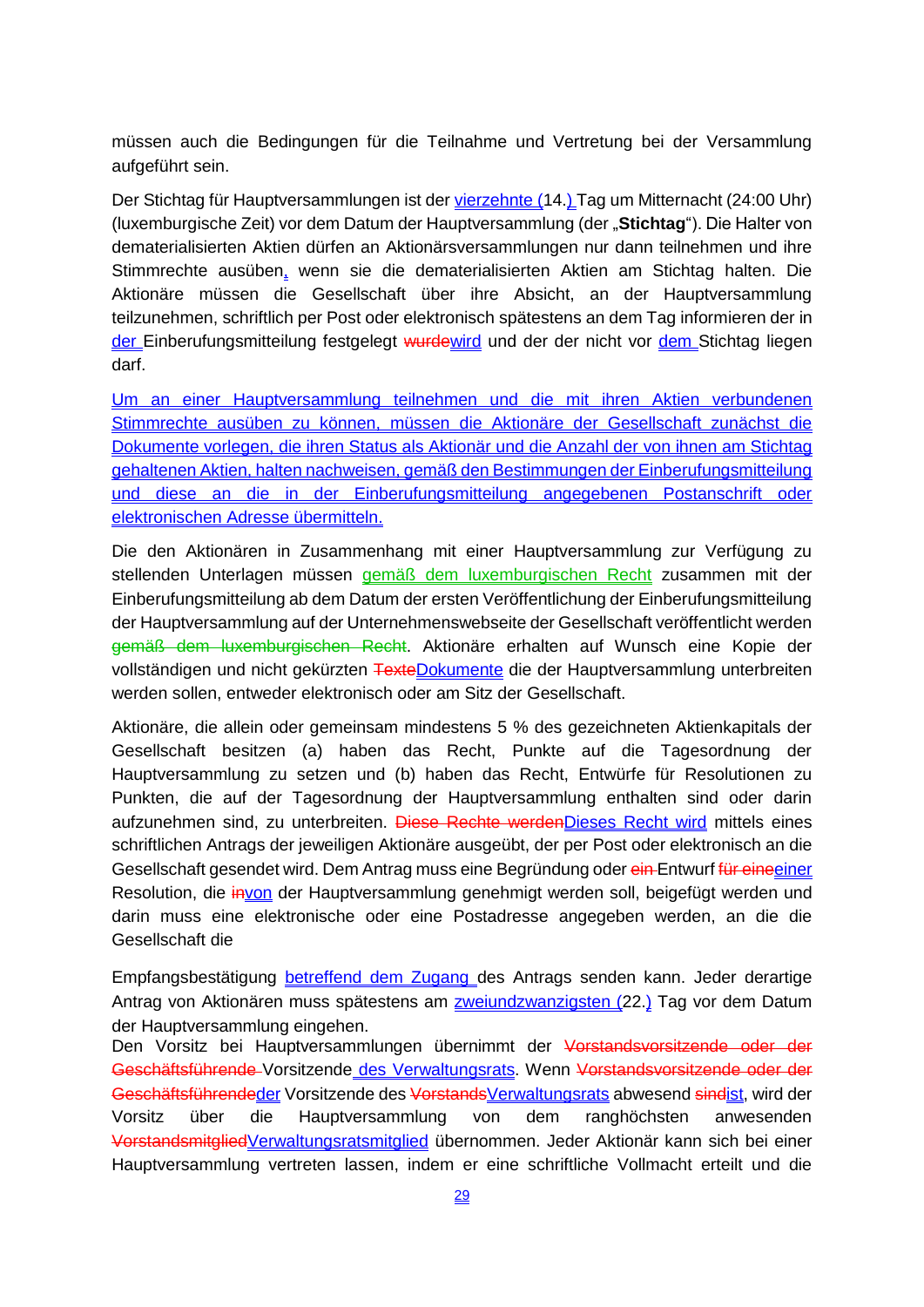Bevollmächtigung per Post oder elektronisch an die Post- oder elektronische Adresse mitteilt, die in der Einberufungsmitteilung angegeben ist.

Bei der Organisation einer Hauptversammlung kann entschieden werden, dass Vorkehrungen getroffen werden, die es den Aktionären erlauben, elektronisch teilzunehmen, unter anderem mithilfe folgender Mittel: (i) Echtzeitübertragung der Hauptversammlung; (ii) zweiseitige Echtzeitkommunikation, die es den Aktionären ermöglicht, aus der Entfernungvon Ausserhalb an der Hauptversammlung teilzunehmen; und/oder (iii) einen Mechanismus zur Stimmabgabe, ob vor oder während der Hauptversammlung, ohne dass ein Bevollmächtigter bei der Hauptversammlung physisch anwesend sein muss.

Es kann auch entschieden werden, dass Aktionäre ihre Stimme durch Korrespondenz aus der Entfernungvon Ausserhalb oder durch elektronische Kommunikationsmittel in einer von der Gesellschaft vorgesehenen Form abgeben können, wobei folgende Informationen angegeben werden müssen:

- der Name, die Adresse und sonstige wichtige Informationen über den Aktionär,
- • die Anzahl der Stimmen, die der Aktionär abgeben möchte, die Entscheidung für oder wider eines Tagesordnungspunktseinen Tagesordnungspunkt oder eine Enthaltung,
- • die Form der gehaltenen Aktien,
- • die Tagesordnung der Hauptversammlung, einschließlich der EntwürfenEntwürfe der Resolutionen,
- • **•** nach dem Ermessen der Gesellschaft, die Möglichkeit, eine Stimme im Hinblick auf eine neue Resolution oder eine Änderung der Resolutionen, die während der Hauptversammlung oder von der Gesellschaft nach Einreichung des Stimmzettels vorgeschlagen werden, durch einen Bevollmächtigten abzugeben,
- • **•** die Frist, innerhalb der der Stimmzettel von oder im Namen der Gesellschaft erhalten werden muss, und
- die Unterschrift des Aktionärs.

Sobald die Stimmzettel bei der Gesellschaft eingehen, können sie weder zurückgenommen noch aufgehoben werden, außer dass in dem Fall, dass ein Aktionär unter den oben erwähnten Umständen einen Bevollmächtigten mit der Abgabe der Stimme beauftragt hat, der Aktionär die entsprechende Vollmacht aufheben kann oder in Bezug auf die jeweiligen Punkte durch eine schriftliche Mitteilung, wie in der Einberufungsmitteilung beschrieben, bis zu dem auf dem Stimmzettel bestimmten Datum neue Anweisungen zur Stimmabgabe erteilen kann.

Jeder Aktionär, der wie oben beschrieben an einer Hauptversammlung der Gesellschaft teilnimmt, gilt als anwesend, wird bezüglichzur Ermittlung der Beschlussfähigkeit mitgezählt und ist berechtigt, zu allen Punkten auf der Tagesordnung der Hauptversammlung seine Stimme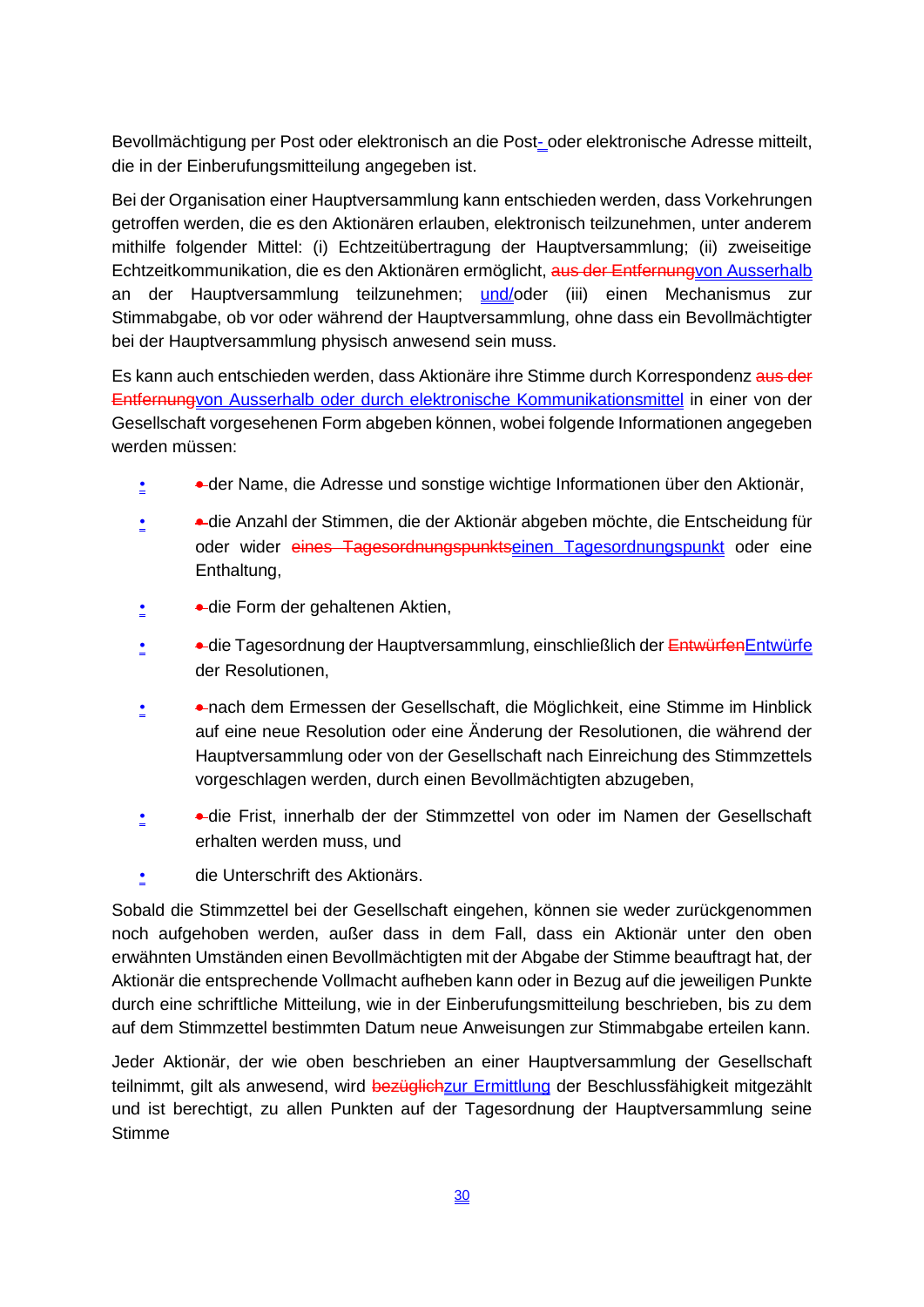abzugeben.

Die Gesellschaft kann Verordnungen und Vorschriften betreffend der Teilnahme von Aktionären an Hauptversammlungen gemäß dem luxemburgischen Recht annehmenbeschliessen, insbesondere in Bezug auf die Sicherstellung der Identifizierung von Aktionären und Bevollmächtigten und die Sicherheit der elektronischen Kommunikationen.

Wenn alle Aktionäre bei einer Hauptversammlung anwesend oder vertreten sind und erklären, dass sie über die Tagesordnung der Hauptversammlung informiert wurden, kann die Hauptversammlung ohne vorherige MitteilungEinberufung stattfinden.

## **Artikel 13. Jahreshauptversammlung**

Die Jahreshauptversammlung findet gemäß dem luxemburgischen Recht innerhalb von sechs Monaten nach dem Ende des Geschäftsjahres am Gesellschaftssitz oder an jedem anderen Ort im Großherzogtum Luxemburg, der in der Einberufungsmitteilung angegeben wird, statt.

Nach der Genehmigung der Jahresabschlüsse und der Konzernabschlüsse entscheidet die Hauptversammlung durch Sonderabstimmung über die Entlastung der VorstandsmitgliederVerwaltungsratsmitglieder. Hauptversammlungen außer der Jahreshauptversammlung können an den Tagendem Tag, zu den Uhrzeitender Uhrzeit und an den Ortendem Ort stattfinden, die in der Einberufungsmitteilung angegeben werden.

## **Artikel 14. Mehrheit und Beschlussfähigkeit der Hauptversammlung**

Bei Hauptversammlungen ist, außer bei einer außerordentlichen Hauptversammlung, die zur Änderung der Gesellschaftssatzung oder zur Abstimmung über Resolutionen, deren Annahme den Beschlussfähigkeits- und Mehrheitsvoraussetzungen für Satzungsänderungen unterliegt, einberufen werden, kein Quorum notwendig und die Resolutionen können unabhängig von der Anzahl an vertretenen Aktien durch einfache Mehrheit der abgegebenen Stimmen gefasst werden.

Bei einer außerordentlichen Hauptversammlung zur Änderung der Gesellschaftssatzung oder zur Abstimmung über Resolutionen, deren Annahmen den Beschlussfähigkeits- und Mehrheitsvoraussetzungen für Satzungsänderungen unterliegen, müssen für die Beschlussfähigkeit mindestens die Hälfte aller ausgegebenen und ausstehenden Aktien vertreten sein. Wenn dieses Quorum nicht vorhanden ist, kann eine zweite Hauptversammlung einberufen werden, für die keine Beschlussfähigkeitsvoraussetzung besteht. Damit die vorgeschlagenen Resolutionen von dieser Hauptversammlung angenommen werden und sofern gesetzlich nichts anderesAnderes vorgesehen wird, ist bei einer solchen Hauptversammlung eine Mehrheit von zwei Dritteln (2/3) der Stimmen der anwesenden oder vertretenen Aktionäre erforderlich, ohne dass die Enthaltungen gezählt werden.

# **Artikel 15. Prüfung**

Die Prüfung der Angelegenheitendes Jahresabschlusses der Gesellschaft wird von einem unabhängigen Abschlussprüfer (*"réviseur d'entreprises agréé*") durchgeführt-werden. Der Abschlussprüfer wird von der Hauptversammlung bestellt. Ein derart bestellter Abschlussprüfer kann mit oder ohne Grund abbestellt werden.